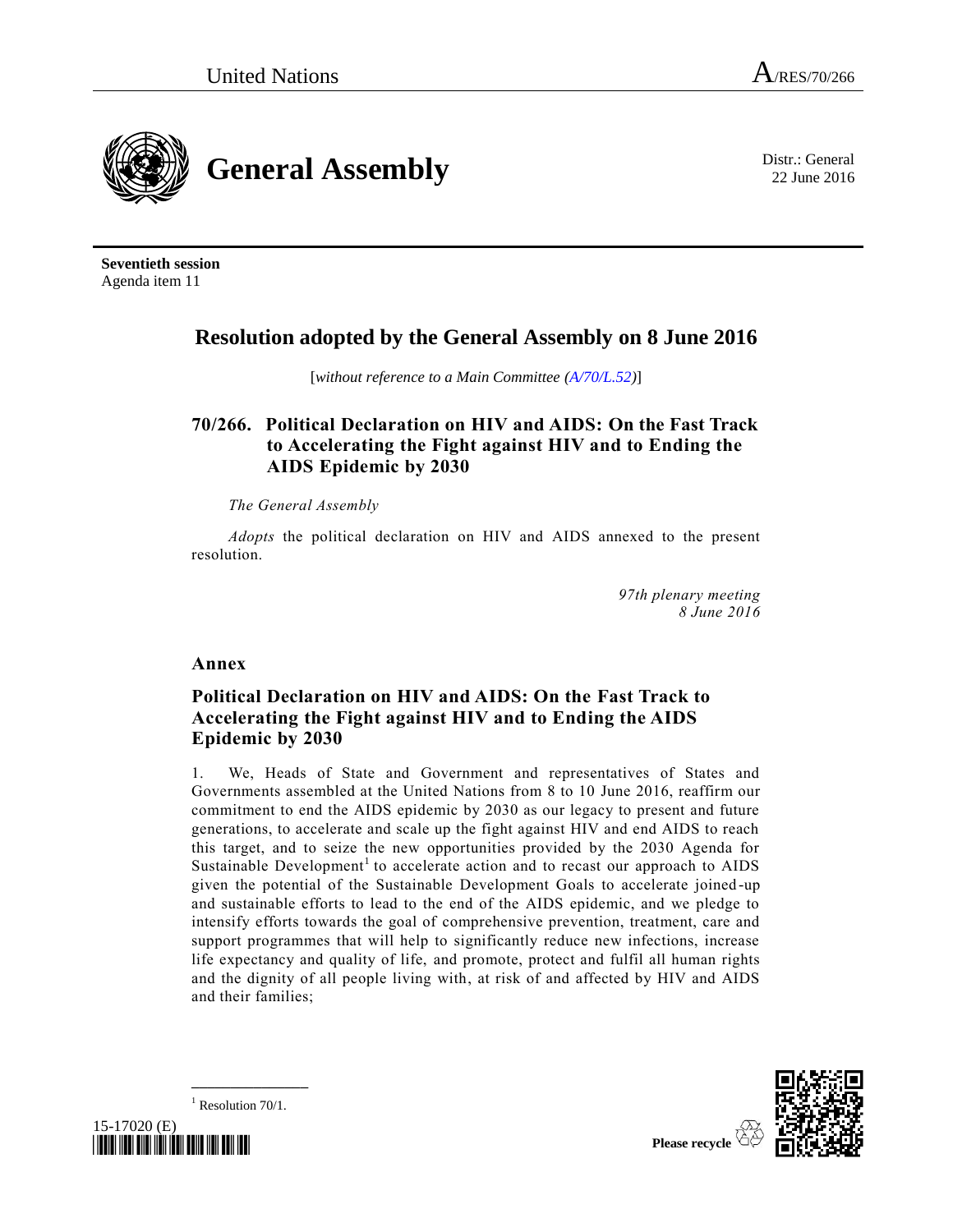2. Reaffirm the 2001 Declaration of Commitment on  $HIV/ALDS<sup>2</sup>$  and the 2006 and 2011 political declarations on HIV and  $AIDS$ ,<sup>3</sup> and the urgent need to scale up significantly our efforts towards the goal of universal access to comprehensive prevention programmes, treatment, care and support;

3. Reaffirm the 2030 Agenda for Sustainable Development, including the resolve of Member States to end the AIDS epidemic by 2030, and the Addis Ababa Action Agenda of the Third International Conference on Financing for Development; <sup>4</sup>

4. Reaffirm the sovereign rights of Member States, as enshrined in the Charter of the United Nations, and the need for all countries to implement the commitments and pledges in the present Declaration consistent with national laws, national development priorities and international human rights;

<span id="page-1-0"></span>5. Reaffirm the Universal Declaration of Human Rights,<sup>5</sup> the International Covenant on Civil and Political Rights,<sup>6</sup> the International Covenant on Economic, Social and Cultural Rights,<sup>[6](#page-1-0)</sup> the Beijing Declaration and Platform for Action<sup>7</sup> and the outcomes of its reviews, the outcome documents of the twenty-third special session of the General Assembly,<sup>8</sup> the Programme of Action of the International Conference on Population and Development, <sup>9</sup> the key actions for its further implementation $10$  and the outcomes of its reviews, and note the outcome documents of the regional review conferences, stressing that the outcome documents of the regional review conferences provide region-specific guidance on population and development beyond 2014 for each region that adopted the particular outcome document, the Convention on the Rights of the Child, <sup>11</sup> the Convention on the Elimination of All Forms of Discrimination against Women, <sup>12</sup> the outcome document of the thirtieth special session of the General Assembly on the world drug problem,<sup>13</sup> the Declaration on the Elimination of Violence against Women<sup>14</sup> and the Convention on the Rights of Persons with Disabilities;<sup>15</sup>

6. Recall Economic and Social Council resolution 2015/2 of 8 April 2015 on the Joint United Nations Programme on HIV/AIDS, in which the Council reaffirmed the value of the lessons learned from the global AIDS response for the post-2015 development agenda, Security Council resolution 1983 (2011) of 7 June 2011 on the impact of the HIV epidemic in conflict and post-conflict situations, Commission on the Status of Women resolution 60/2 of 24 March 2016 on women, the girl child and

 $2$  Resolution S-26/2, annex.

 $3$  Resolution 60/262, annex, and resolution 65/277, annex.

<sup>4</sup> Resolution 69/313, annex.

 $<sup>5</sup>$  Resolution 217 A (III).</sup>

<sup>6</sup> See resolution 2200 A (XXI), annex.

<sup>7</sup> *Report of the Fourth World Conference on Women, Beijing, 4–15 September 1995* (United Nations publication, Sales No. E.96.IV.13), chap. I, resolution 1, annexes I and II.

Resolution S-23/2, annex, and resolution S-23/3, annex.

<sup>9</sup> *Report of the International Conference on Population and Development, Cairo, 5–13 September 1994*  (United Nations publication, Sales No. E.95.XIII.18), chap. I, resolution 1, annex.

 $10$  Resolution S-21/2, annex.

<sup>11</sup> United Nations, *Treaty Series*, vol. 1577, No. 27531.

<sup>12</sup> Ibid., vol. 1249, No. 20378.

 $13$  Resolution S-30/1, annex.

 $14$  Resolution 48/104.

<sup>15</sup> United Nations, *Treaty Series*, vol. 2515, No. 44910.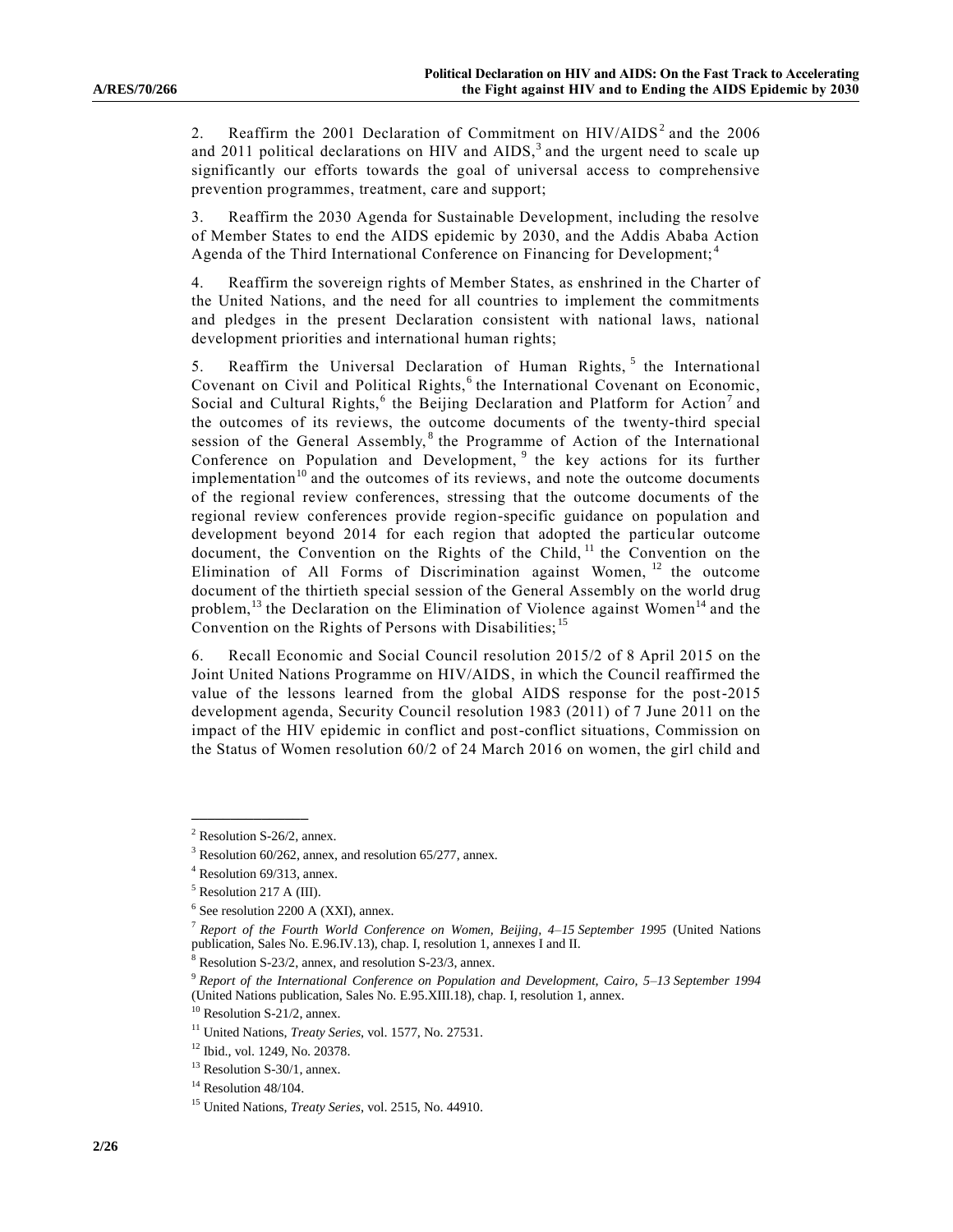<span id="page-2-0"></span>HIV and AIDS<sup>16</sup> and Human Rights Council resolutions 17/14 of 17 June 2011<sup>17</sup> on the right of everyone to the enjoyment of the highest attainable standard of physical and mental health in the context of development and access to medicines, 12/27 of 2 October 2009<sup>18</sup> and 16/28 of 25 March 2011<sup>19</sup> on the protection of human rights in the context of human immunodeficiency virus (HIV) and acquired immunodeficiency syndrome (AIDS), and  $12/24$  of 2 October  $2009^{18}$  $2009^{18}$  $2009^{18}$  on access to medicine in the context of the right of everyone to the enjoyment of the highest attainable standard of physical and mental health;

7. Reaffirm that the promotion and protection of, and respect for, the human rights and fundamental freedoms of all, including the right to development, which are universal, indivisible, interdependent and interrelated, should be mainstreamed into all HIV and AIDS policies and programmes, and also reaffirm the need to take measures to ensure that every person is entitled to participate in, contribute to and enjoy economic, social, cultural and political development and that equal attention and urgent consideration should be given to the promotion, protection and fulfilment of all human rights;

8. Underscore the importance of enhanced international cooperation to support the efforts of Member States to achieve health goals, including the target of ending the AIDS epidemic by 2030, implement universal access to health-care services and address health challenges;

9. Recognize that the 2030 Agenda for Sustainable Development is guided by the purposes and principles of the Charter of the United Nations, including full respect for international law. It is grounded in the Universal Declaration of Human Rights, international human rights treaties, the United Nations Millennium Declaration<sup>20</sup> and the 2005 World Summit Outcome.<sup>21</sup> It is informed by other instruments such as the Declaration on the Right to Development; $^{22}$ 

10. Recognize that HIV and AIDS continue to constitute a global emergency, pose one of the most formidable challenges to the development, progress and stability of our respective societies and the world at large and require an exceptional and comprehensive global response that takes into account the fact that the spread of HIV is often a cause and a consequence of poverty and inequality, and that effective HIV and AIDS responses are critical to the achievement of the 2030 Agenda for Sustainable Development in its three dimensions – economic, social and environmental  $-$  in which it is recognized that eradicating poverty in all its forms and dimensions, including extreme poverty, is the greatest global challenge and an indispensable requirement for sustainable development, that the dignity of the human person is fundamental and that the Sustainable Development Goals and targets should be met for all nations and peoples and for all segments of society, so that no one will be left behind, thereby generating multiplier effects and a virtuous

<sup>&</sup>lt;sup>16</sup> See *Official Records of the Economic and Social Council, 2016, Supplement No. 7 [\(E/2016/27\)](http://undocs.org/E/2016/27), chap. I,* sect. D.

<sup>&</sup>lt;sup>17</sup> See *Official Records of the General Assembly, Sixty-sixth Session, Supplement No. 53 [\(A/66/53\)](http://undocs.org/A/66/53)*, chap. III, sect. A.

<sup>&</sup>lt;sup>18</sup> Ibid., *Sixty-fifth Session, Supplement No.* 53 and corrigendum [\(A/65/53](http://undocs.org/A/65/53) and Corr.1), chap. I, sect. A.

<sup>&</sup>lt;sup>19</sup> Ibid., *Sixty-sixth Session, Supplement No.* 53 [\(A/66/53\)](http://undocs.org/A/66/53), chap. II, sect. A.

 $20$  Resolution 55/2.

 $21$  Resolution 60/1.

 $22$  Resolution 41/128, annex.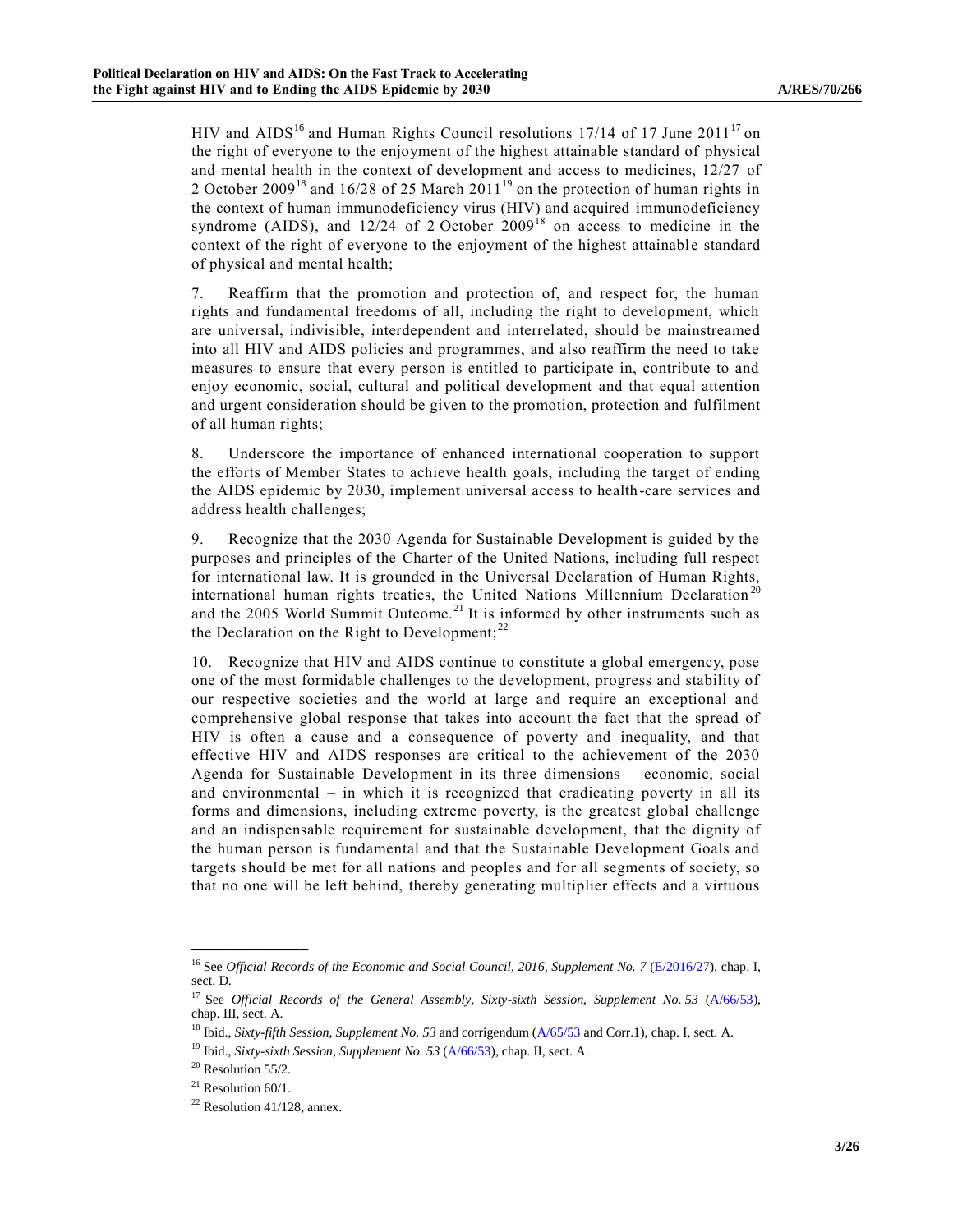cycle of progress across the 2030 Agenda, bearing in mind the universal, integrated and indivisible nature of the Agenda;

11. Call for urgent action over the next five years to ensure that no one is left behind in the AIDS response, that the returns on the unprecedented gains and investments made over the past decades are fully realized and that efforts are intensified, including through global solidarity, shared responsibility and political leadership, particularly given the rising population of people under the age of 25 in many high-burden countries, to avoid the risk of a rebound of the epidemic in some parts of the world and to tackle the growing rates of antimicrobial resistance which would result in increased human and economic loss, and express grave concern about the cost of inaction in the face of a looming crisis in access to and availability of treatment and inadequate progress and resources in comprehensive prevention, treatment, care and support;

12. Reiterate that health is a precondition for and an outcome and indicator of all three dimensions of sustainable development, and that sustainable development can be achieved only in the absence of a high prevalence of debilitating communicable and non-communicable diseases, including emerging and re-emerging diseases;

13. Recognize that poverty and poor health are inextricably linked and that poverty can increase the risk of progression from HIV to AIDS owing to a lack of access to comprehensive treatment-related services and adequate nutrition and care services and to the inability to meet costs related to treatment services, including transportation;

14. Emphasize the continued importance, particularly given the 2015 World Health Organization guidelines recommending that antiretroviral therapy be initiated for everyone living with HIV at any CD4 cell count, of a more integrated and systemic approach to addressing people's access to quality, people-centred health-care services in a more holistic manner, in the context of promoting the right to the enjoyment of the highest attainable standard of physical and mental health and wellbeing, universal access to sexual and reproductive health and reproductive rights in accordance with the Programme of Action of the International Conference on Population and Development and the Beijing Platform for Action and the outcome documents of their review conferences, universal health coverage, social protection for people in vulnerable situations, strengthening of local, national and international health and social protection systems, including community systems, integrated responses to address non-communicable diseases and HIV and AIDS, and preparedness to tackle emerging disease outbreaks, such as the Ebola and Zika virus disease outbreaks and those yet to be identified, and other health threats;

15. Emphasize that, to guarantee the sustainability of HIV prevention, treatment, care and support services, information and education, which are mutually reinforcing, these should be integrated with national health systems and services to address co-infections and co-morbidities, in particular tuberculosis, substance use and mental disorders, as well as sexual and reproductive health-care services, including prevention, screening and treatment for viral hepatitis and cervical cancer, as well as other sexually transmitted infections, including human papillomavirus, and services to respond to sexual and gender-based violence while noting the particular vulnerability of women and girls to these co-infections and co-morbidities;

16. Recognize that addressing the holistic needs and rights of people living with, at risk of and affected by HIV throughout their life course will require close collaboration with efforts to end poverty and hunger everywhere, improve food and nutrition security and access to free, non-discriminatory primary and secondary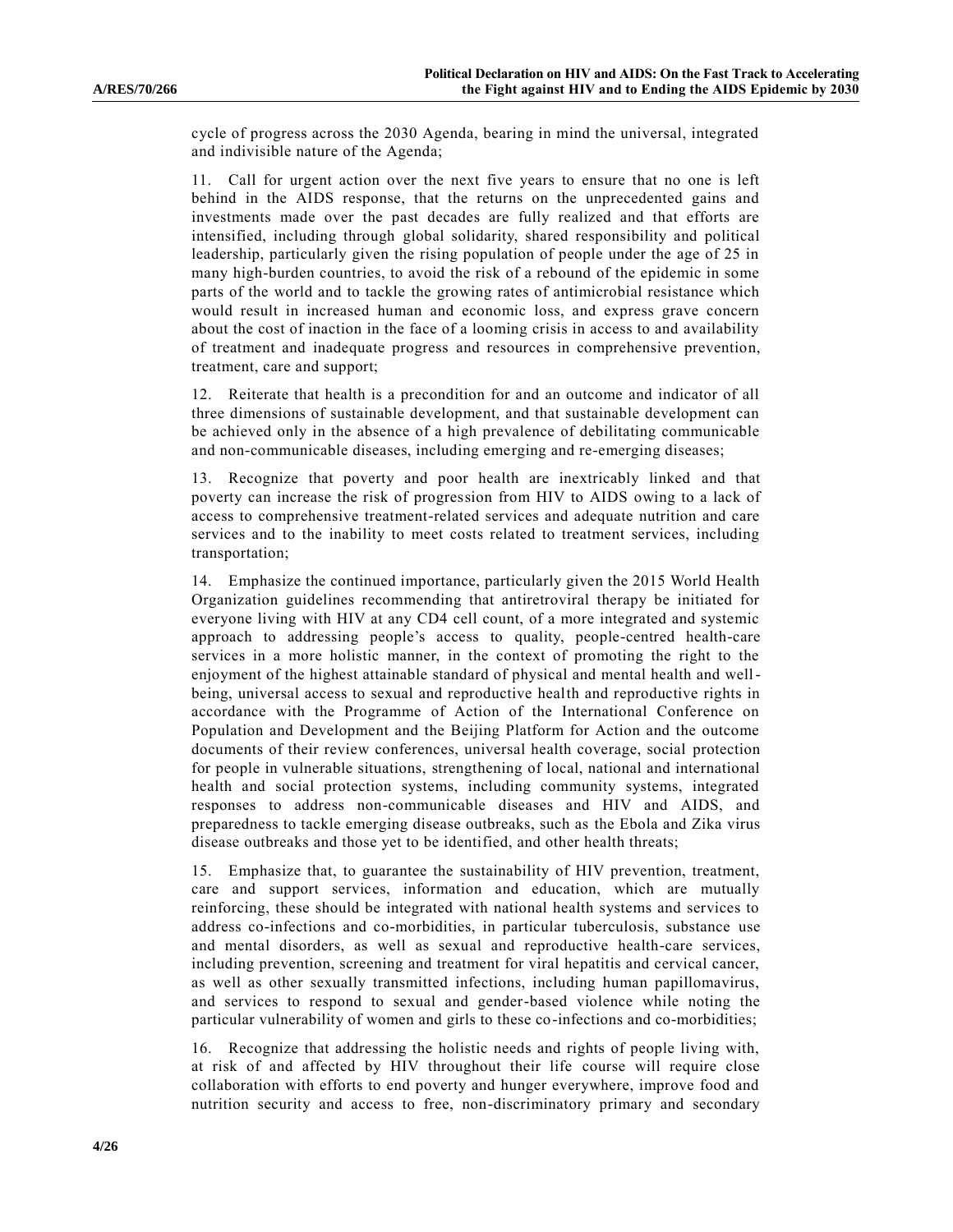education, promote healthy lives and well-being, provide access to HIV-sensitive social protection for all, including for children, reduce inequalities within and among countries, achieve gender equality and the empowerment of all women and girls, provide for decent work and economic empowerment and promote healthy cities, stable housing and just and inclusive societies for all;

<span id="page-4-0"></span>17. Recognize that there are multiple and diverse epidemics and that, in order to achieve the prevention targets and the Joint United Nations Programme on HIV/AIDS "90-90-90" treatment targets<sup>23</sup> by 2020 and to end the AIDS epidemic by 2030, AIDS responses need to achieve greater efficiency and focus on evidence, the geographic locations and populations at higher risk of infection and on service delivery models, innovations and programmes that will deliver the greatest impact, and in this regard note the need for a coherent United Nations response to assist countries to tailor effective responses, taking into account national context, including in humanitarian emergencies in conflict and post-conflict situations;

18. Reiterate with profound concern that Africa, in particular sub-Saharan Africa, remains the worst-affected region and that urgent and exceptional action is required at all levels to curb the devastating effects of this epidemic, particularly on women and adolescent girls, and recognize the renewed commitment of African Governments and regional institutions to scale up their own HIV and AIDS responses;

19. Express deep concern that HIV and AIDS affect every region of the world and that the Caribbean continues to have the highest prevalence outside sub-Saharan Africa, while the number of new HIV infections is increasing in Eastern Europe and Central Asia, and note that 90 per cent of people newly infected with HIV live in just 35 countries;

20. Welcome and encourage regional efforts to set ambitious targets and design and implement strategies on HIV and AIDS, and take note of the Arab AIDS Strategy (2014–2020), the African Union Road Map on Shared Responsibility and Global Solidarity for AIDS, Tuberculosis and Malaria Response in Africa (2012-2015), which was extended until 2020, the South Asian Association for Regional Cooperation Regional Strategy on HIV/AIDS (2013–2017), the Association of Southeast Asian Nations Declaration of Commitment: Getting to zero new HIV infections, zero discrimination, zero AIDS-related deaths, the Caribbean Regional Strategic Framework on HIV and AIDS 2014–2018, the agreement on cooperation of the Commonwealth of Independent States in addressing HIV infection, the Action Plan on HIV/AIDS in the European Union and neighbouring countries: 2014–2016, the Pacific Sexual Health and Well-Being Shared Agenda 2015–2019 and other relevant strategies;

21. Emphasize that the meaningful involvement of people living with, at risk of and affected by HIV and populations at higher risk of HIV facilitates the achievement of more effective AIDS responses and that people living with, at risk of and affected by HIV should enjoy equally all human rights and enjoy equal participation in civil, political, social, economic and cultural life, without prejudice, stigma or discrimination of any kind;

22. Commend subregional, regional and global financing institutions, including the Global Fund to Fight AIDS, Tuberculosis and Malaria, for the vital role that they

<sup>&</sup>lt;sup>23</sup> 90 per cent of people (children, adolescents and adults) living with HIV know their status, 90 per cent of people living with HIV who know their status are receiving treatment and 90 per cent of people on treatment have suppressed viral loads.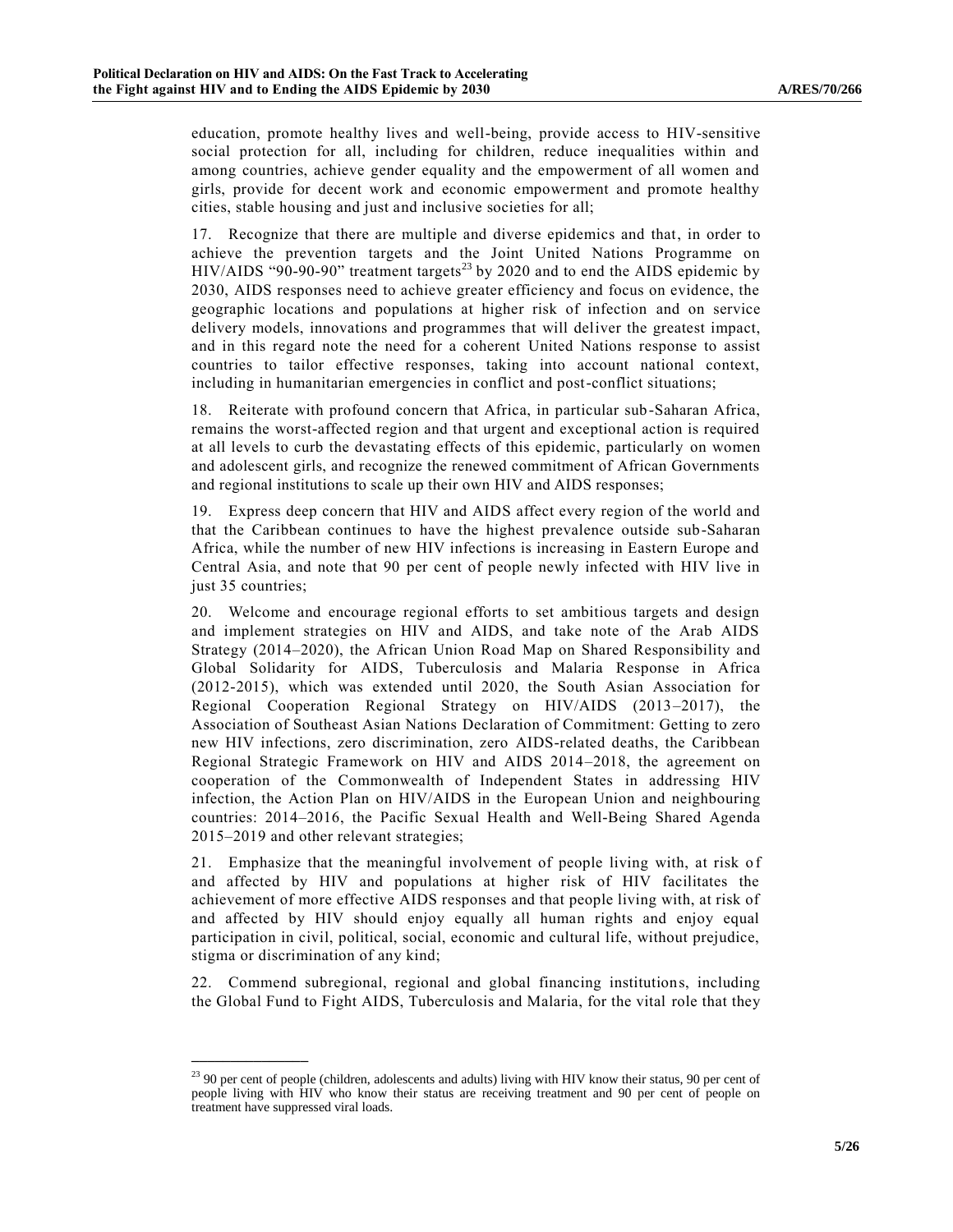play in mobilizing funding for country and regional AIDS responses, including for civil society, and in improving the predictability of financing over the long term, including bilateral investments, including from the United States President's Emergency Plan for AIDS Relief, and welcome the support of donors, while noting that it falls short of the amounts needed to further accelerate progress towards frontloading investments to end the AIDS epidemic by 2030;

23. Commend the work of the international innovative health tools and drug purchase facility, UNITAID, based on innovative sources of financing and focusing on accessibility, quality and price reductions of antiretroviral drugs, and welcome the broadening of the scope of work of the Medicines Patent Pool, hosted by UNITAID, to promote voluntary partnerships to address hepatitis C and tuberculosis, reflecting the importance of integrating the AIDS response into the broader global health agenda;

24. Take note of the Secretary-General's new Global Strategy for Women's, Children's and Adolescents' Health (2016–2030), which continues to galvanize global efforts to significantly reduce the number of maternal, adolescent, newborn and under-5 child deaths, as a matter of urgent concern;

25. Note with appreciation the efforts of the Inter-Parliamentary Union in supporting national parliaments to unlock political and legislative obstacles to ensure an enabling legal environment supportive of effective national responses to HIV and AIDS;

26. Take note of the report of the Secretary-General entitled "On the fast track to ending the AIDS epidemic"<sup>24</sup> and of the Joint United Nations Programme on HIV/AIDS 2016–2021 Strategy, including its goals and targets, as well as the World Health Organization Global Health Sector Strategy on HIV, 2016–2021;

27. Take note with appreciation of the HIV-relevant strategies of the Co-sponsors of the Joint United Nations Programme on HIV/AIDS and commend the secretariat and the Co-sponsors for their contribution on AIDS policy, strategic information and coordination and for the support they provide to countries through the Joint Programme;

28. Note the recommendations made by the Global Commission on HIV and the Law, co-convened by the United Nations Development Programme and the Joint United Nations Programme on HIV/AIDS, and the Joint Programme-*Lancet* Commission "Defeating AIDS – Advancing Global Health" in advancing progress towards ending the AIDS epidemic;

29. Recognize the role that community organizations play, including those led and run by people living with HIV, in supporting and sustaining national and local HIV and AIDS responses, reaching all people living with HIV, delivering prevention, treatment, care and support services and strengthening health systems, in particular the primary health-care approach;

30. Welcome the leadership and commitment shown in every aspect of the HIV and AIDS response by Governments, relevant United Nations agencies and regional and subregional organizations, as well as people living with, at risk of and affected by HIV, political and community leaders, parliamentarians, communities, families, faith-based organizations, scientists, health professionals, donors, the philanthropic

**\_\_\_\_\_\_\_\_\_\_\_\_\_\_\_**  $^{24}$  [A/70/811](http://undocs.org/A/70/811) and Corr.1.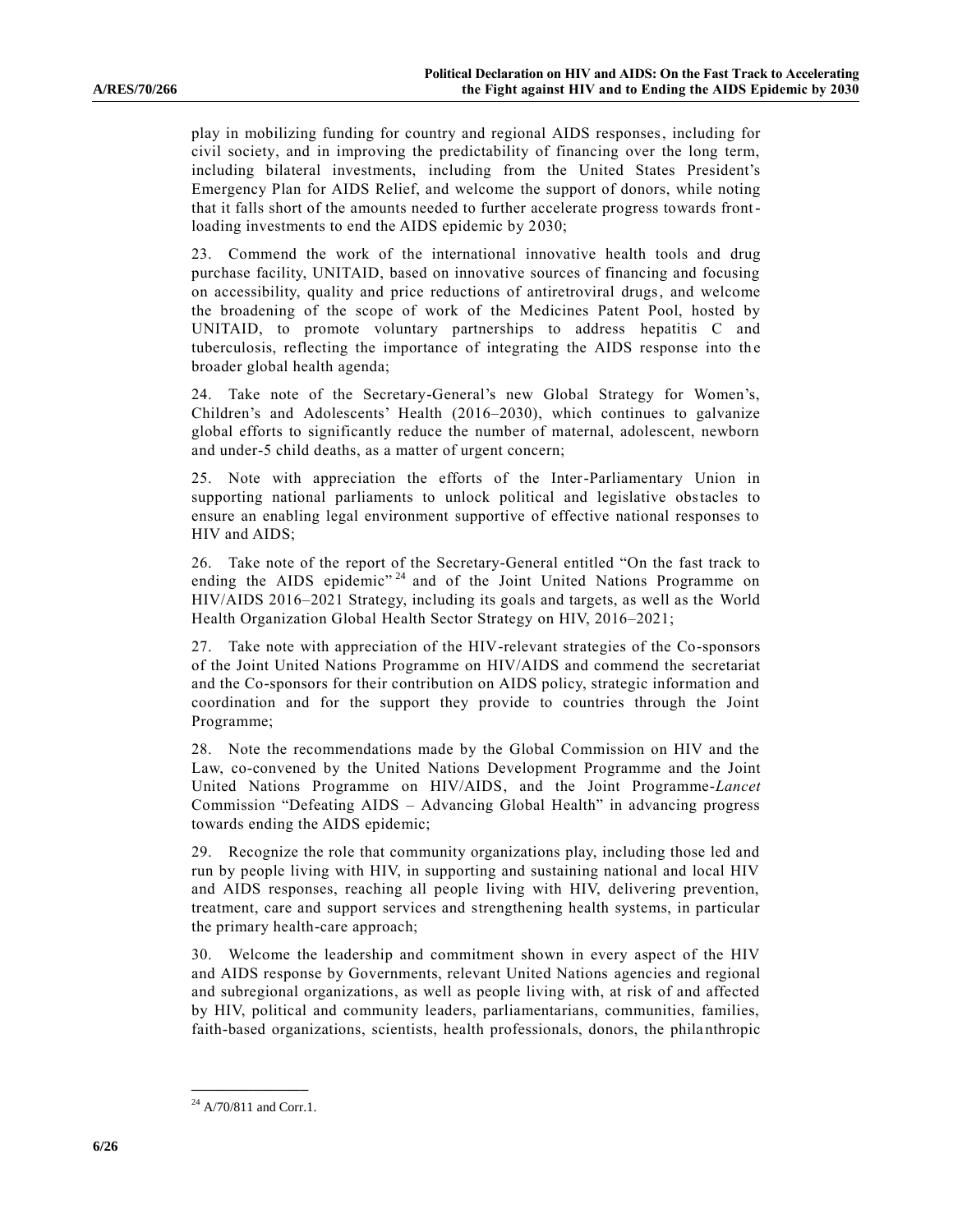community, the workforce, the private sector, the media and civil society, including women's and community-based organizations, feminist groups, youth-led organizations, national human rights institutions and human rights defenders, and recognize their contribution to the achievement of Millennium Development Goal 6 on AIDS and implementing the commitments set forth in the 2011 Political Declaration on HIV and AIDS,  $^{25}$  and call upon stakeholders, as appropriate, to support Member States in ensuring that country-driven, credible, costed, evidencebased, inclusive, sustainable, gender-responsive and comprehensive national HIV and AIDS strategic plans are funded and implemented as soon as possible with transparency, accountability and effectiveness;

### **2011–2016: Reflecting on unprecedented achievements and acknowledging those left behind**

31. Recognize that the AIDS response has been transformative, demonstrating outstanding global solidarity and shared responsibility, advancing innovative crosssectoral and people-centred approaches to global health and fostering unprecedented levels of comprehensive research and development;

32. Welcome the achievement of the HIV and AIDS targets of Millennium Development Goal 6 and recognize that, while significant progress was made on all the Millennium Development Goals, urgent efforts are needed to complete the unfinished business of the Goals and the 2011 Political Declaration on HIV and AIDS as we implement the 2030 Agenda for Sustainable Development to end the AIDS epidemic by 2030;

33. Note with deep concern that the HIV epidemic remains a paramount health, development, human rights and social challenge inflicting immense suffering on countries, communities and families throughout the world, that since the beginning of the epidemic there have been an estimated 76 million HIV infections and that 34 million people have died from AIDS, that AIDS is the leading cause of death among women and adolescent girls of reproductive age (ages 15–49) globally, that about 14 million children have been orphaned owing to AIDS, and that 6,000 new HIV infections occur every day, mostly among people in developing countries, and note with alarm that, among the 36.9 million people living with HIV, more than 19 million people do not know their status;

34. Welcome the significant achievement in extending access to antiretroviral treatment to more than 15 million people living with HIV by 2015, but express grave concern that despite the recommended expansion of antiretroviral treatment eligibility to all persons living with HIV, more than half of all people living with HIV do not know their status, 22 million people living with HIV remain without antiretroviral treatment, and a substantial proportion of people on antiretroviral therapy face social and structural barriers to good health, including poor-quality care, economic constraints, stigma and discrimination, harmful practices and beliefs, inefficient service delivery models, poor nutrition and lack of food, medication side effects and misuse, and lack of comprehensive social protection, care and support, and as a result do not start treatment in a timely fashion, struggle to adhere to treatment and fail to achieve viral suppression, resulting in a growing risk of emergence of drug-resistant strains, which poses a threat to the expansion of effective HIV treatment and prevention;

 $25$  Resolution 65/277, annex.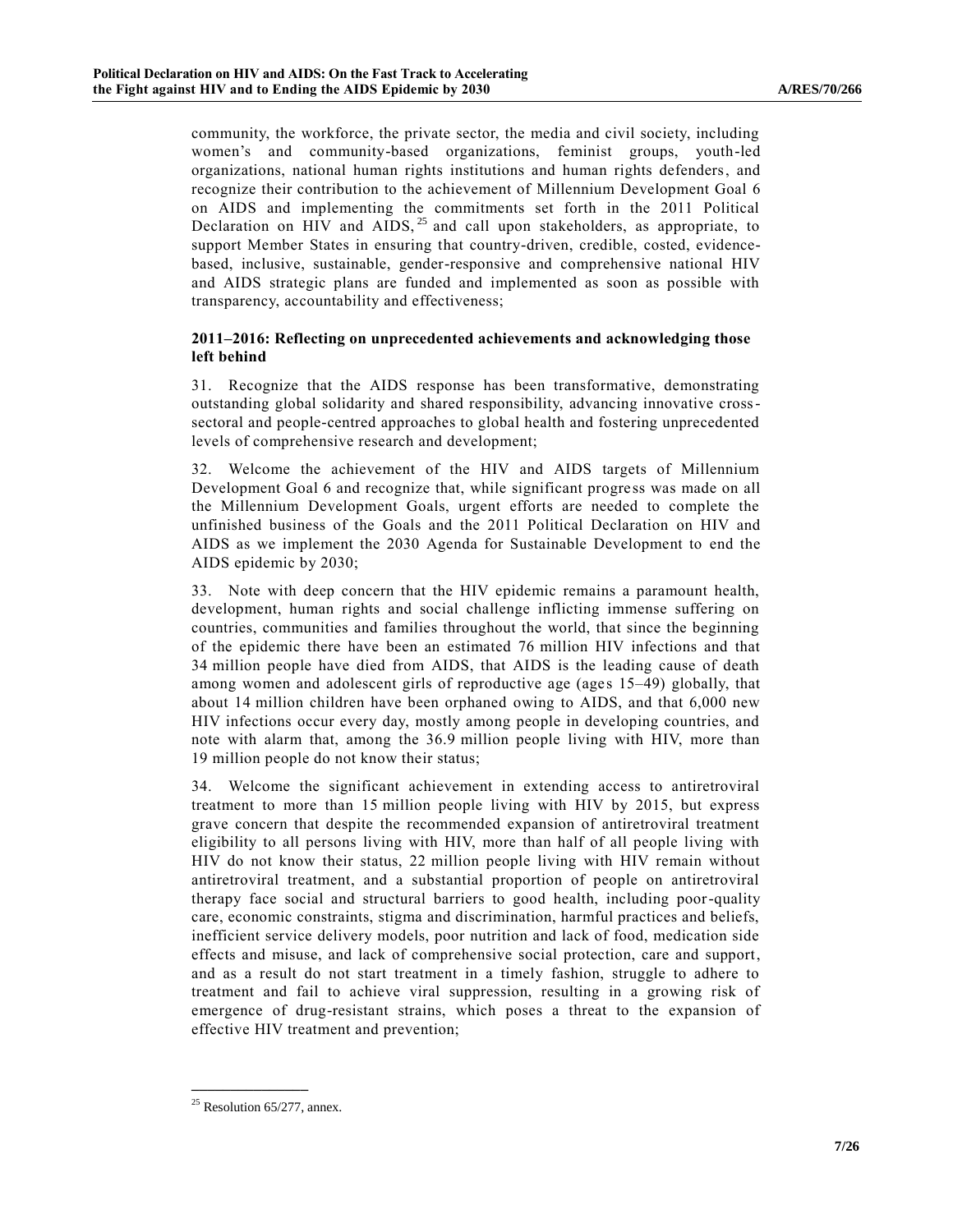35. Note with deep concern the unacceptably low rates of testing and treatment coverage among children in developing countries, which are a result of social an d structural barriers similar to those that the adult population faces, as well as agespecific barriers, including low rates of early infant diagnosis, inadequate case finding of children outside of prevention of mother-to-child transmission settings, long delays in returning test results, poor linking of children to treatment, lack of adequate training for health-care workers in paediatric HIV testing, treatment and care, challenges with long-term adherence, the limited number and inadequate availability of efficacious antiretroviral child-friendly formulations in certain countries and regions, stigma and discrimination, and lack of adequate social protection for children and caregivers;

36. Acknowledge the progress made since the launch of the Global Plan towards the Elimination of New HIV Infections among Children by 2015 and Keeping Their Mothers Alive: 2011–2015, including that an estimated 85 countries are within reach of elimination of mother-to-child transmission, but note that continued efforts are greatly needed;

37. Reaffirm that access to safe, effective and affordable medicines and commodities for all, without discrimination, in the context of epidemics such as HIV and AIDS is fundamental to the full realization of the right of everyone to enjoy the highest attainable standard of physical and mental health, yet note with grave concern the high number of people without access to medicine and that the sustainability of providing lifelong safe, effective and affordable HIV treatment continues to be threatened by factors such as poverty and migration, lack of access to services and insufficient and unpredictable funding, especially for those left behind, and underscore that access to medicines would save millions of lives;

38. Welcome the reduction in the number of deaths among people living with HIV in some countries, in particular the reduction in the number of tuberculosis-related deaths among people living with HIV, which have fallen by 32 per cent since 2004, yet note with grave concern that, among people living with HIV, tuberculosis remains the leading cause of death and viral hepatitis is a significant cause of ill-health and mortality and that congenital syphilis continues to affect large numbers of pregnant women at risk of HIV and their infants;

39. Express grave concern that young people between the ages of 15 and 24 years account for more than one third of all new HIV infections among adults, with 2,000 young people becoming infected with HIV each day, and that AIDS-related deaths are increasing among adolescents, making AIDS the second leading cause of death in adolescents globally, and note that many young people have limited access to good-quality education, nutritious food, decent employment and recreational facilities, as well as limited access to sexual and reproductive health-care services and programmes that provide the commodities, skills, knowledge and capability they need to protect themselves from HIV, that only 36 per cent of young men and 28 per cent of young women (15–24) possess accurate knowledge of HIV, and that laws and policies in some instances exclude young people from accessing sexual and reproductive health-care and HIV-related services, such as voluntary and confidential HIV testing, counselling, information and education, while also recognizing the importance of reducing risk-taking behaviour and encouraging responsible sexual behaviour, including correct and consistent use of condoms;

40. Recognize the need to promote, protect and fulfil the rights of children in child-headed households, in particular those headed by girls, which may result from the death of parents and legal guardians and other economic, social and political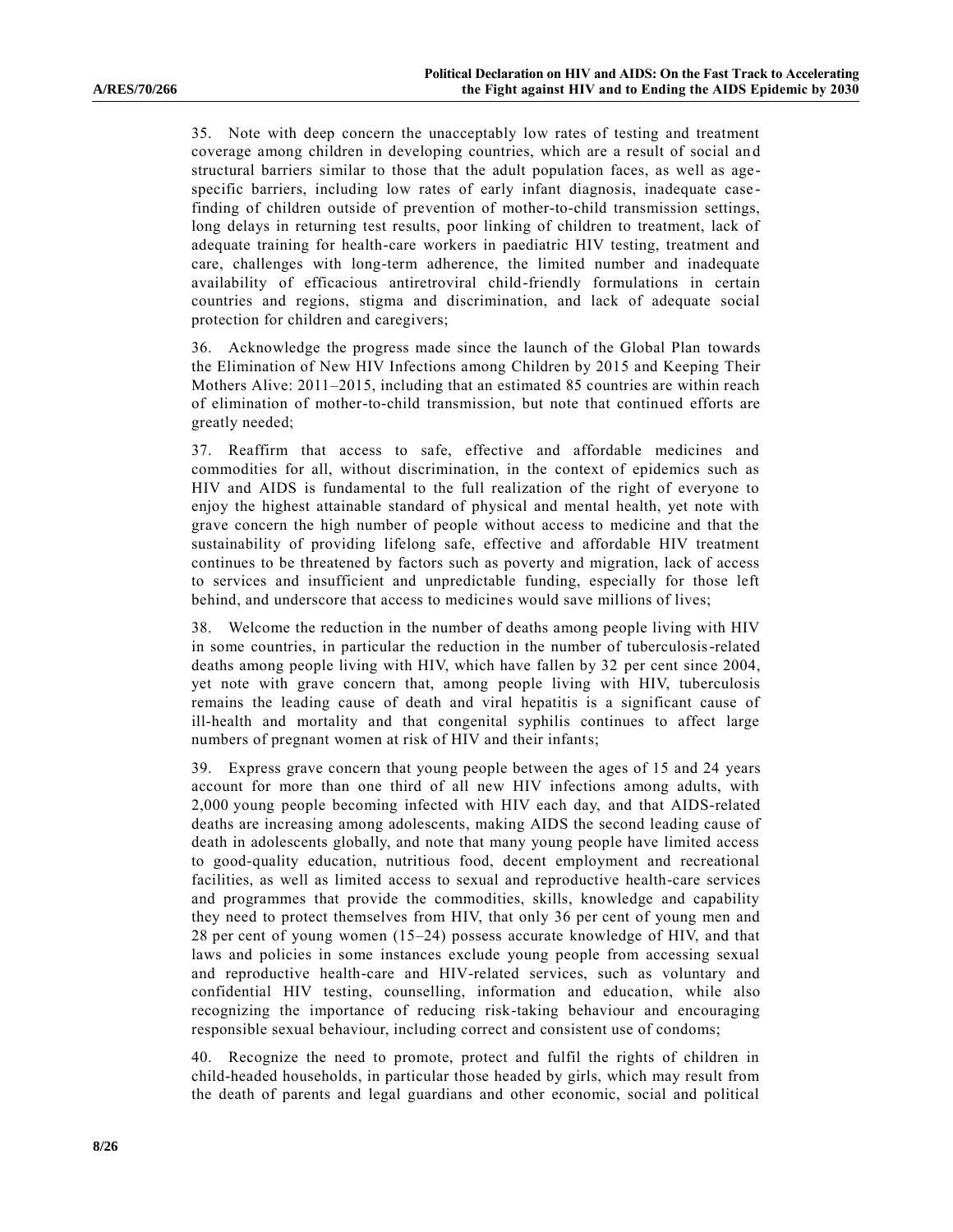realities, and express deep concern that the impact of the AIDS epidemic, including illness and mortality, the erosion of the extended family, the exacerbation of poverty, unemployment and underemployment and migration, as well as urbanization, has contributed to the increase in the number of child-headed households;

41. Remain deeply concerned that, globally, women and girls are still the most affected by the epidemic and that they bear a disproportionate share of the caregiving burden, note that progress towards gender equality and the empowerment of all women and girls has been unacceptably slow and that the ability of women and girls to protect themselves from HIV continues to be compromised by physiological factors, gender inequalities, including unequal power relations in society between women and men and boys and girls, and unequal legal, economic and social status, insufficient access to health-care services, including sexual and reproductive health, and all forms of discrimination and violence in the public and private spheres, including trafficking in persons, sexual violence, exploitation and harmful practices;

42. Note with alarm the slow progress in reducing new infections and the limited scale of combination prevention programmes, emphasizing that each country should define the specific populations that are key to its epidemic and response, based on the local epidemiological context, and note with grave concern that women and adolescent girls, in particular in sub-Saharan Africa, are more than twice as likely to become HIV-positive than boys of the same age, and noting also that many national HIV prevention, testing and treatment programmes provide insufficient access to services for women and adolescent girls, migrants and key populations that epidemiological evidence shows are globally at higher risk of HIV, specifically people who inject drugs, who are 24 times more likely to acquire HIV than adults in the general population, sex workers, who are 10 times more likely to acquire HIV, men who have sex with men, who are 24 times more likely to acquire HIV, transgender people, who are 49 times more likely to be living with HIV, and prisoners, who are 5 times more likely to be living with HIV than adults in the general population;

43. Note that some countries and regions have made significant progress in expanding health-related risk and harm reduction programmes, in accordance with national legislation, as well as antiretroviral therapy and other relevant interventions that prevent the transmission of HIV, viral hepatitis and other blood-borne diseases associated with drug use, yet note the lack of global progress made in reducing transmission of HIV among people who use drugs, particularly those who inject drugs, and call attention to the insufficient coverage of such programmes and substance use treatment programmes that improve adherence to HIV drug treatment services, as appropriate in the context of national programmes, the marginalization of and discrimination against people who use drugs through the application of restrictive laws, particularly those who inject drugs, which hamper access to HIVrelated services, and in that regard consider ensuring access to such interventions, including in treatment and outreach services, prisons and other custodial settings, and promoting in that regard the use, as appropriate, of the technical guide for countries to set targets for universal access to HIV prevention, treatment and care for injecting drug users, issued by the World Health Organization, the United Nations Office on Drugs and Crime and the Joint United Nations Programme on HIV/AIDS, and note with concern that gender-based and age-based stigma and discrimination often act as additional barriers for women and for young people who use drugs, particularly those who inject drugs, to access services;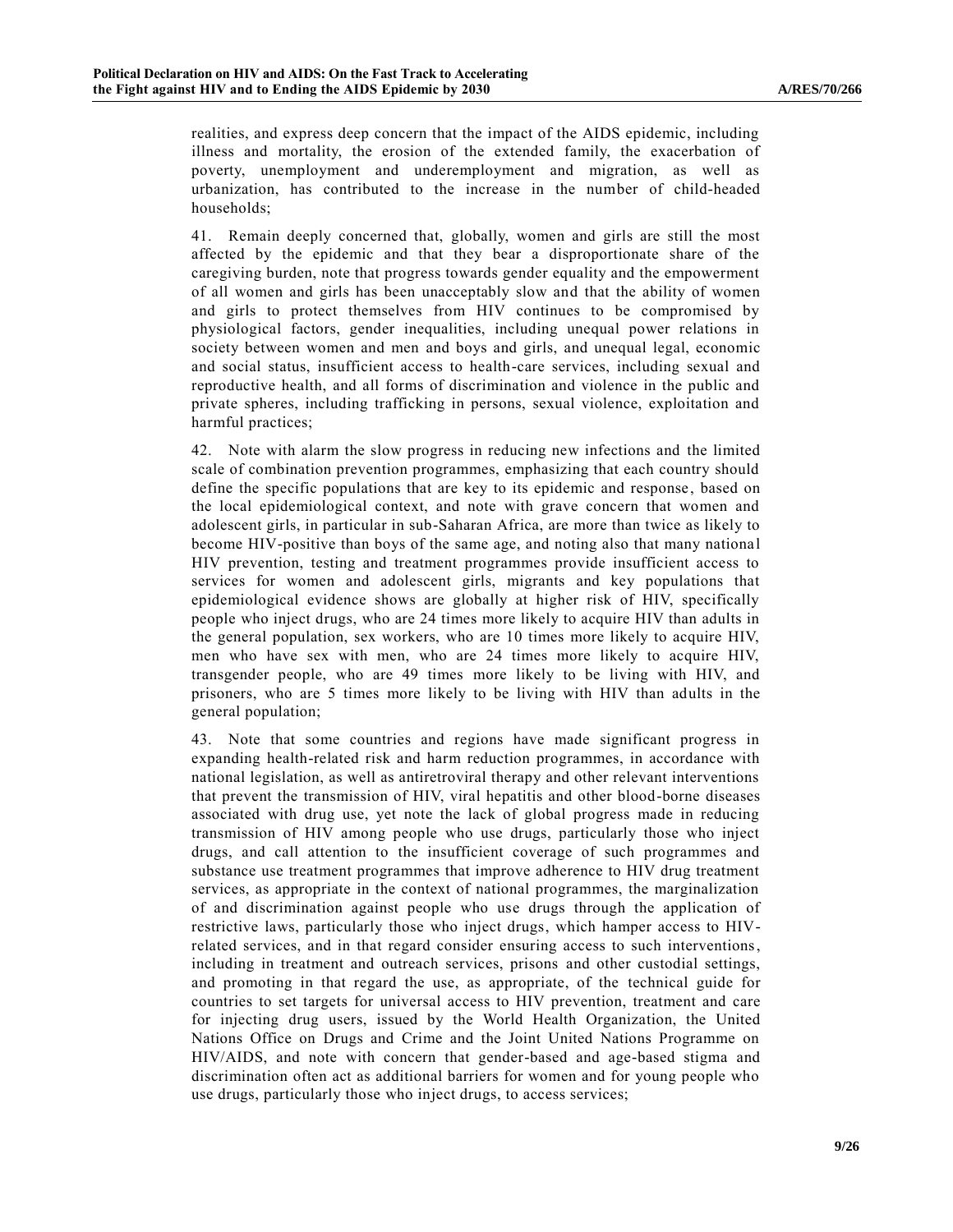44. Express grave concern that, despite a general decline in discriminatory attitudes and policies towards people living with, presumed to be living with, at risk of and affected by HIV, including those co-infected by tuberculosis, particularly in countries with a high tuberculosis/HIV burden, discrimination continues to be reported, and that restrictive legal and policy frameworks, including those related to HIV transmission, continue to discourage and prevent people from accessing prevention, treatment, care and support services;

45. Note with grave concern that, despite the recognition of the need to promote, protect and fulfil the human rights and fundamental freedoms of persons with disabilities, including as set forth in the Convention on the Rights of Persons with Disabilities, and despite the increased vulnerability to HIV infection faced by women and girls living with disabilities resulting from, inter alia, legal and economic inequalities, sexual and gender-based violence, discrimination and violations of their human rights, the formulation of the global AIDS response remains inadequately targeted and accessible to persons with disabilities;

46. Remain concerned that discriminatory laws and policies that restrict movement of people living with HIV may result in substantial harm and denial of HIV services, while acknowledging the steps taken by some countries in repealing entry, stay and residence restrictions based on HIV status and that many corporate leaders promoted the business case for non-discrimination;

47. Note with grave concern that the holistic needs and human rights of people living with, at risk of and affected by HIV, and of young people, remain insufficiently addressed because of inadequate integration of health services, including sexual and reproductive health-care and HIV services, including for people who have experienced sexual or gender-based violence, including postexposure prophylaxis, legal services and social protection;

48. Welcome the important progress achieved in research for new biomedical tools for prevention, notably regarding treatment as prevention, pre-exposure prophylaxis and antiretroviral-based microbicides and voluntary medical male circumcision, but also recognize that research and development must be accelerated, including for long-acting formulations of pre-exposure prophylaxis, preventive and therapeutic HIV vaccines and curative interventions;

49. Recognize that each country faces specific challenges to achieving sustainable development, and we underscore the special challenges facing the most vulnerable countries and, in particular, African countries, the least developed countries, landlocked developing countries and small island developing States, as well as the specific challenges facing the middle-income countries, and note that countries in situations of conflict also need special attention;

50. Acknowledge the significant mobilization of resources globally that reached an estimated 19.2 billion United States dollars for HIV programmes in low- and middle-income countries in 2014,<sup>26</sup> and acknowledge the important role played by complementary innovative sources of financing;

51. Welcome the near tripling of domestic HIV investment between 2006 and 2014, with domestic sources accounting for 57 per cent of all investments in 2014, and note the role that the African Union Road Map on Shared Responsibility and

<sup>&</sup>lt;sup>26</sup> Se[e A/70/811,](http://undocs.org/A/70/811) sect. III, table 1.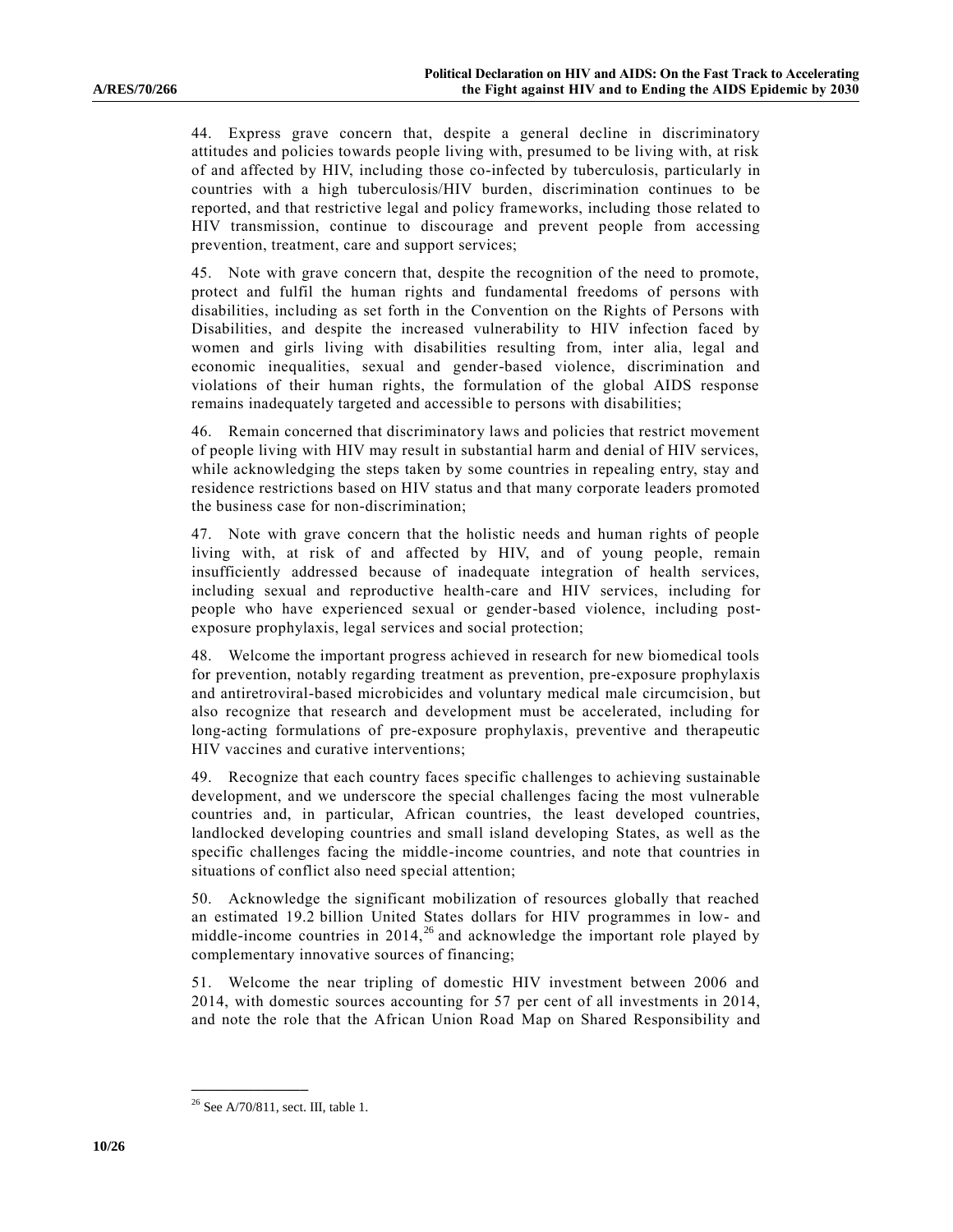Global Solidarity for AIDS, Tuberculosis and Malaria Response in Africa has played in this regard;

52. Recognize that there are still gaps in financing for HIV and AIDS and the need to further encourage technology transfer on mutually agreed terms, improve access to medicines in developing countries and scale up capacity-building and research and development;

53. Note that many countries have the ability to invest much more than they currently do: among developed countries, only four invest a share of the total international resources available for AIDS that exceeds their country's proportion of world gross domestic product; and that both developed and developing countries should work towards significantly increasing funding, including domestic funding, for the HIV and AIDS response;

54. Recognize that if we do not fast-track the response across the prevention and treatment continuum in the next five years, by increasing and front-loading investments and massively scaling up coverage of HIV services, so as to reduce the rate of new HIV infections and AIDS-related deaths, the epidemic may rebound in some countries and we may not reach the ambitious, time-bound targets and commitments hereby set, including the Joint United Nations Programme on HIV/AIDS 90-90-90 treatment targets, [23](#page-4-0) by 2020 and the target of ending the AIDS epidemic by 2030;

#### **2016–2021: global leadership on uniting to fast-track the HIV and AIDS response**

55. Commit to seizing this turning point in the HIV epidemic and, through decisive, inclusive and accountable leadership, to revitalizing and intensifying the comprehensive global HIV and AIDS response by recommitting to the commitments made in the 2001 Declaration of Commitment on HIV/AIDS and the 2006 and 2011 political declarations on HIV/AIDS and by fully implementing the commitments, goals and targets contained in the present Declaration;

56. Commit to targets for 2020 to work towards reducing the global numbers of people newly infected with HIV to fewer than 500,000 per annum and people dying from AIDS-related causes to fewer than 500,000 per annum, as well as to eliminate HIV-related stigma and discrimination;

57. Commit to differentiating AIDS responses, based on country ownership and leadership, local priorities, drivers, vulnerabilities, aggravating factors, the populations that are affected and strategic information and evidence, and to setting ambitious quantitative targets, where appropriate depending on epidemiologic al and social context, tailored to national circumstances in support of these goals;

58. Recognize that achieving the fast-track targets can support global efforts to eradicate all forms of poverty and inequality as well as to achieve the Sustainable Development Goals, which are universal, integrated and indivisible, and in this regard we should front-load and diversify resources to fast-track the AIDS response and make progress on five strategic HIV-related areas, recognizing also that investing in efforts to meet a wide range of Sustainable Development Goal targets will support efforts to end the AIDS epidemic;

#### **Front-loading and diversifying resources are critical to fast-tracking the AIDS response**

59 (*a*). Commit to increasing and front-loading investments to achieve the fasttrack targets by 2020 as an essential milestone towards the target of ending the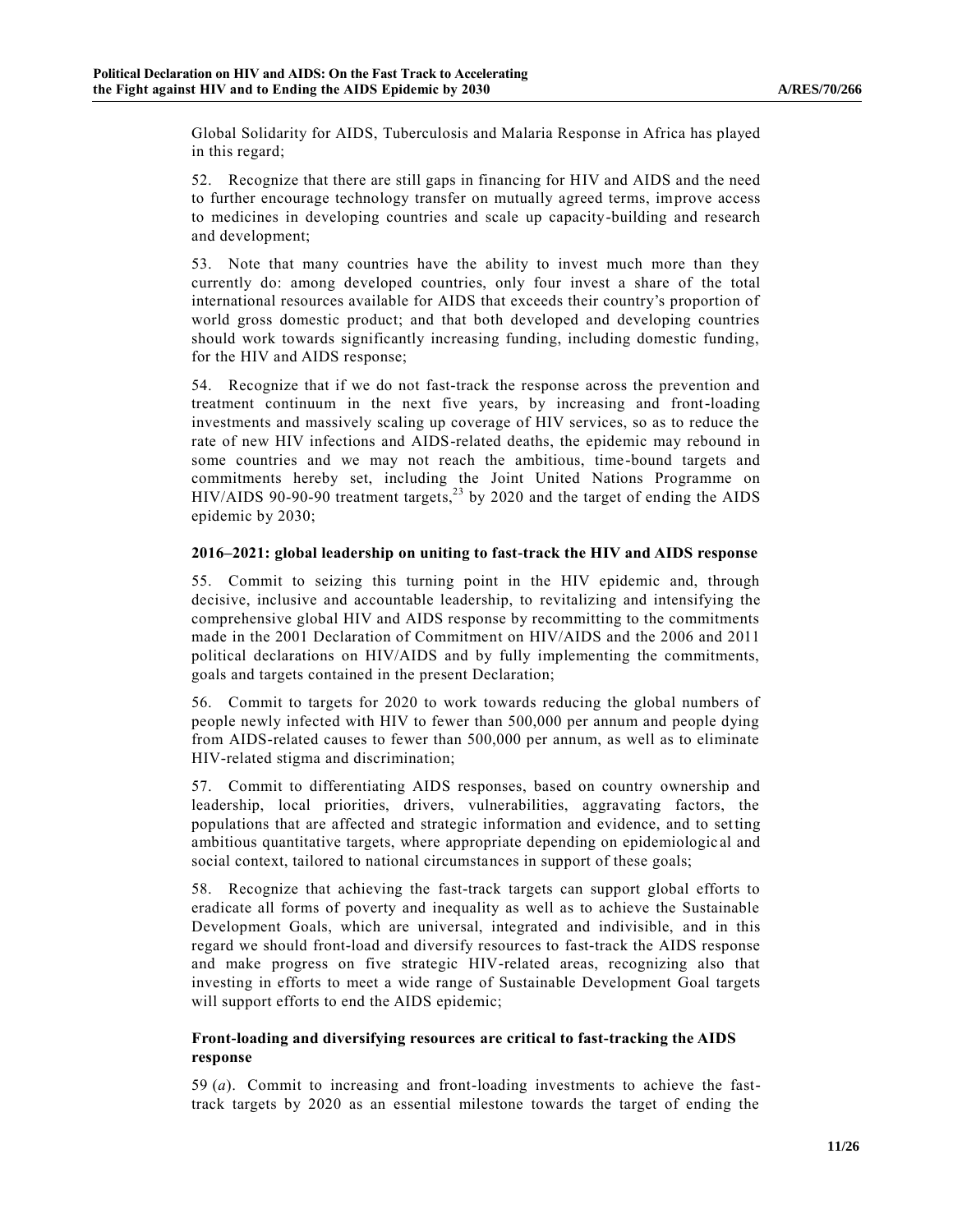AIDS epidemic by 2030 and positively contributing to a wide range of development outcomes;

59 (*b*). Commit to increasing and fully funding the AIDS response from all sources, including from innovative financing, and reaching overall financial investments in developing countries of at least 26 billion dollars per year by 2020, as estimated by the Joint United Nations Programme on HIV/AIDS, with a continued increase from the current levels of domestic public and private sources, according to each country's capacity, supplemented by public and private international assistance and strengthened global solidarity, and urge all stakeholders to contribute to a successful fifth and subsequent replenishments of the Global Fund to Fight AIDS, Tuberculosis and Malaria;

59 (*c*). Call upon all relevant stakeholders to close the global HIV and AIDS resource gap between the resources available today and the resources needed to reach the fast-track targets by 2020;

59 (*d*). Reaffirm our strong commitment to the full and timely implementation of the concrete policies and actions of the Addis Ababa Action Agenda in order to close the global HIV and AIDS resource gap and to fully fund the HIV and AIDS response with the target of ending the AIDS epidemic by 2030. The Addis Ababa Action Agenda relates to domestic public resources, domestic and international private business and finance, international development cooperation, international trade as an engine for development, debt and debt sustainability, addressing systemic issues and science, technology, innovation and capacity-building, and data, monitoring and follow-up;

59 (*e*). Acknowledge that, for all countries, public policies and the mobilization of domestic resources, underscored by the principle of national ownership, are central to our common pursuit of sustainable development, including achieving the Sustainable Development Goals, and remain committed to further strengthening the mobilization and effective use of domestic resources;

59 (*f*). Further acknowledge that private business activity, investment and innovation are major drivers of productivity, inclusive economic growth and job creation and that private investment capital flows, particularly foreign direct investment, along with a stable international financial system, are vital complements to national development efforts;

59 (*g*). Recognize that international public finance plays an important role in complementing the efforts of countries to mobilize public resources domestically, especially in the poorest and most vulnerable countries with limited domestic resources. Scaled up and more effective international support, including both concessional and non-concessional financing, is required;

59 (*h*). Reiterate that the fulfilment of all official development assistance (ODA) commitments remains crucial. ODA providers reaffirm their respective ODA commitments, including the commitment by many developed countries to a chieve the target of 0.7 per cent of gross national income for official development assistance (ODA/GNI) and 0.15 to 0.20 per cent of ODA/GNI to least developed countries. We are encouraged by those few countries that have met or surpassed their commitment to 0.7 per cent of ODA/GNI and the target of 0.15 to 0.20 per cent of ODA/GNI to least developed countries. We urge all others to step up efforts to increase their ODA and to make additional concrete efforts towards their ODA targets. We welcome the decision by the European Union which reaffirms its collective commitment to achieve the 0.7 per cent of ODA/GNI target within the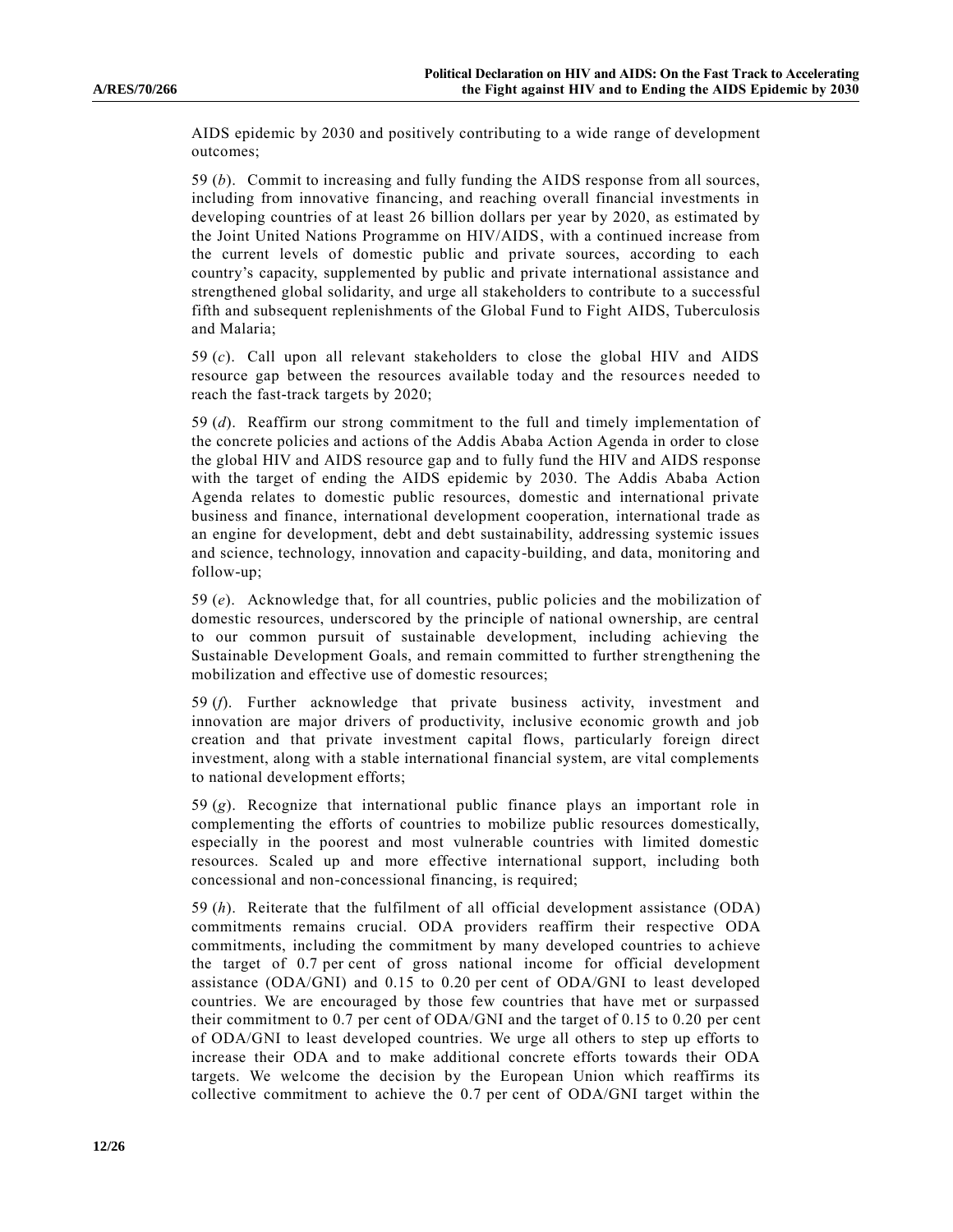time frame of the 2030 Agenda for Sustainable Development and undertakes to meet collectively the target of 0.15 to 0.20 per cent of ODA/GNI to least developed countries in the short term and to reach 0.20 per cent of ODA/GNI to least developed countries within the time frame of the 2030 Agenda. We encourage ODA providers to consider setting a target to provide at least 0.20 per cent of ODA/GNI to least developed countries;

59 (*i*). Recognize that South-South cooperation is an important element of international cooperation for development as a complement, not a substitute, to North-South cooperation. We recognize its increased importance, different history and particularities and stress that South-South cooperation should be seen as an expression of solidarity among peoples and countries of the South, based on their shared experiences and objectives. It should continue to be guided by the principles of respect for national sovereignty, national ownership and independence, equality, non-conditionality, non-interference in domestic affairs and mutual benefit;

59 (*j*). Welcome the increased contributions of South-South cooperation to poverty eradication and sustainable development. We encourage developing countries to voluntarily step up their efforts to strengthen South-South cooperation and to further improve its development effectiveness in accordance with the provisions of the Nairobi outcome document of the High-level United Nations Conference on South-South Cooperation.<sup>27</sup> We also commit to strengthening triangular cooperation as a means of bringing relevant experience and expertise to bear in development cooperation;

59 (*k*). Acknowledge that debt sustainability challenges facing many least developed countries and small island developing States require urgent solutions, and the importance of ensuring debt sustainability to the smooth transition of countries that have graduated from least developed country status. We also recognize the need to assist developing countries in attaining long-term debt sustainability through coordinated policies aimed at fostering debt financing, debt relief, debt restructuring and sound debt management, as appropriate, and will continue to support the remaining countries eligible under the Heavily Indebted Poor Countries Initiative (HIPC) that are working to complete the HIPC process;

59 (*l*). Concerned by the impact that illicit financial flows (IFFs) are having on draining resources away from the countries affected by HIV and AIDS. IFFs have an adverse impact on domestic resource mobilization and on the sustainability of public finances. The activities that underlie IFFs, such as corruption, embezzlement, fraud, tax evasion, safe havens that create incentives for transfer abroad of stolen assets, money-laundering and illegal exploitation of natural resources, are also detrimental to development. We emphasize the importance of working together, including through increased international cooperation to stem corruption and identify, freeze and recover stolen assets and return them to their countries of origin, in a manner consistent with the United Nations Convention against Corruption; $^{28}$ 

59 (*m*). Recognize that multi-stakeholder partnerships, such as the Global Alliance for Vaccines and Immunization (Gavi) and the Global Fund to Fight AIDS, Tuberculosis and Malaria, have achieved results in the field of health. We encourage a better alignment of such initiatives and encourage them to improve their contribution to strengthening health systems;

 $27$  Resolution 64/222, annex.

<sup>28</sup> United Nations, *Treaty Series*, vol. 2349, No. 42146.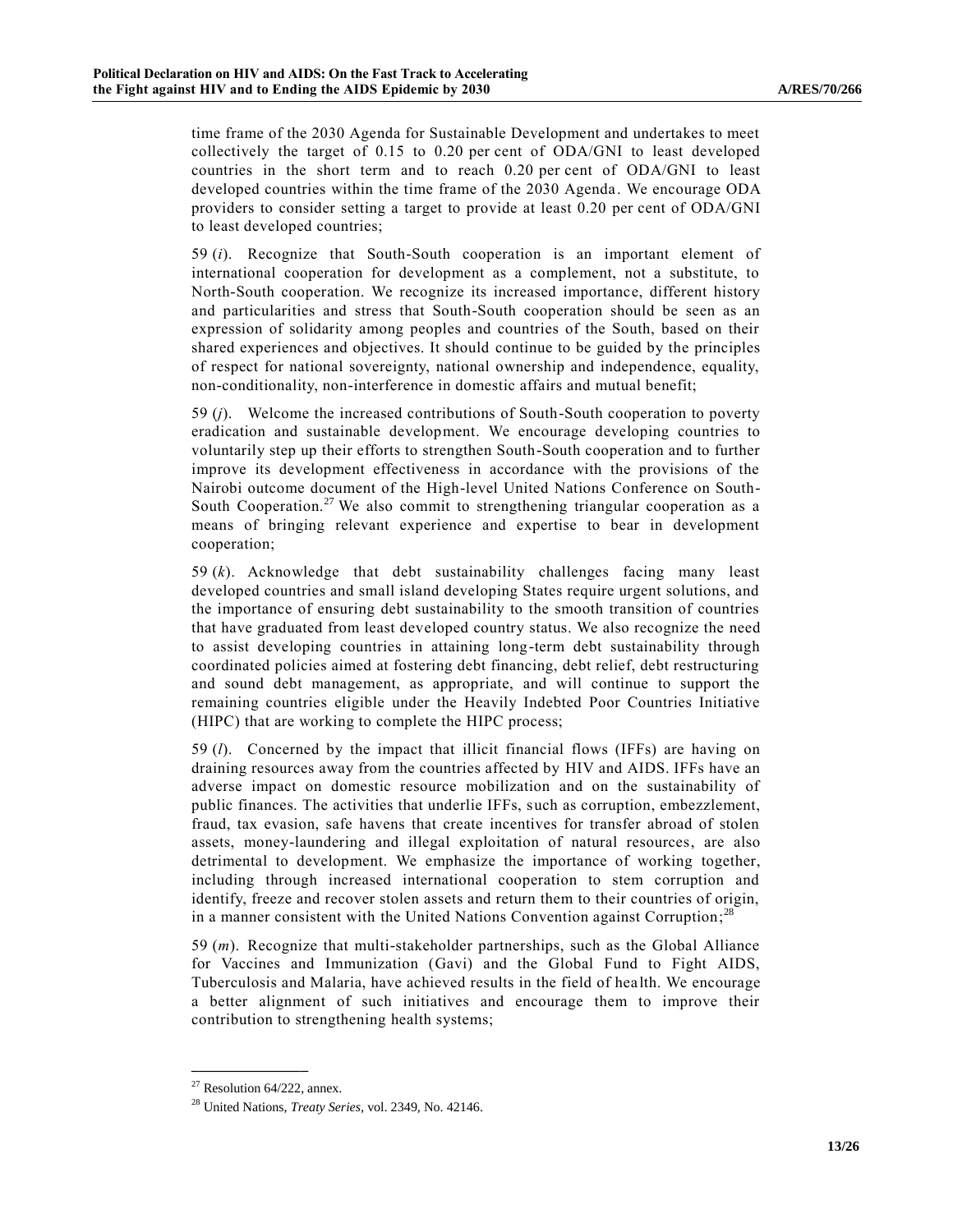59 (*n*). Welcome the progress made since the Monterrey Consensus<sup>29</sup> to develop and mobilize support for innovative sources and mechanisms of additional financing, in particular by the Leading Group on Innovative Financing for Development. We invite more countries to voluntarily join in implementing innovative mechanisms, instruments and modalities which do not unduly burden developing countries. We encourage consideration of how existing mechanisms, such as the Gavi International Finance Facility for Immunization, might be replicated to address broader development needs. We also encourage exploring additional innovative mechanisms based on models combining public and private resources such as vaccine bonds, to support strategies, financing plans and multilateral efforts as a means to accelerate the AIDS response;

59 (*o*). Note with grave concern that the sustainability of providing lifelong HIV treatment continues to be threatened by factors such as poverty, lack of access to treatment and insufficient and unpredictable funding, especially for those left behind, that despite remarkable progress, if we accept the status quo unchanged, the epidemic will rebound in several developing countries, more people will acquire HIV and die from AIDS-related illness in 2030 than in 2015 and treatment costs will rise; therefore, the international community should ensure that resource needs of 13 billion dollars are mobilized for the Global Fund's fifth replenishment;

59 (*p*). Commit to mobilizing resource needs of 13 billion dollars for the Global Fund's fifth replenishment. By leveraging advances in science and applying innovative solutions, the partnership is on track to reach 22 million lives saved since its establishment by the end of 2016. A fully funded replenishment will save an additional 8 million lives by 2020 and deliver economic gains of up to 290 billion dollars over the coming years;

#### **Ensuring access to testing and treatment in the fight against HIV and AIDS**

60  $(a)$ . Commit to the 90-90-90 treatment targets<sup>[23](#page-4-0)</sup> and to ensuring that 30 million people living with HIV access treatment by 2020, with special emphasis on providing 1.6 million children  $(0-14 \text{ years of age})$  with antiretroviral therapy by 2018, and that children, adolescents and adults living with HIV know their status and are immediately offered and sustained on affordable and accessible quality treatment to ensure viral load suppression, and underscore in this regard the urgency of closing the testing gap;

60 (*b*). Commit to using multiple strategies and modalities, including, when possible, voluntary, confidential, fully informed and safe community-based testing, according to national context, to reaching the millions of people who do not know their status, including those living with HIV, and to providing pre-test information, counselling, post-test referrals and follow-up to facilitate linkages to care, support and treatment services, including viral load monitoring, and to addressing socioeconomic barriers to testing and treatment, including legal, regulatory barriers to community testing, and commit to expanding and promoting voluntary and confidential HIV testing and counselling, including provider-initiated HIV testing and counselling, and to intensifying national testing promotion campaigns for HIV and other sexually transmitted infections;

<sup>29</sup> *Report of the International Conference on Financing for Development, Monterrey, Mexico, 18–22 March 2002* (United Nations publication, Sales No. E.02.II.A.7), chap. I, resolution 1, annex.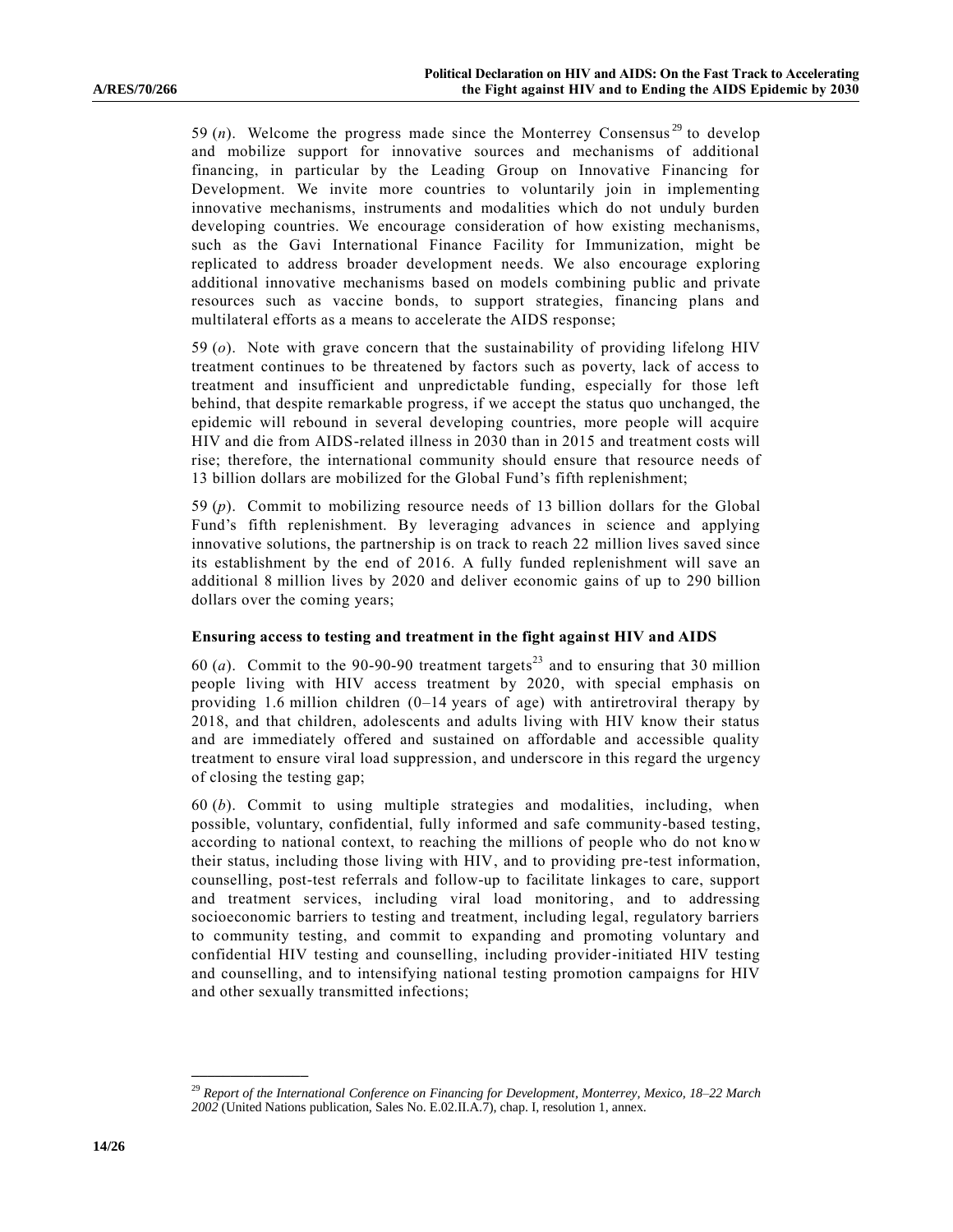60 (*c*). Commit to taking all appropriate steps to eliminate new HIV infections among children and ensure that their mothers' health and well-being are sustained through immediate and lifelong treatment, including for pregnant and breastfeeding women living with HIV, through early infant diagnosis, dual elimination with congenital syphilis, and treatment of their male partners, adopting innovative systems that track and provide comprehensive services to mother-infant pairs through the continuum of care, expanding case-finding of children in all health-care entry points, improving linkage to treatment, increasing and improving adherence support, developing models of care for children differentiated by age groups, eliminating preventable maternal mortality and engaging male partners in prevention and treatment services, and taking steps towards achieving World Health Organization certification of elimination of mother-to-child HIV transmission;

60 (*d*). Commit to building people-centred systems for health by strengthening health and social systems, including for populations that epidemiological evidence shows are at higher risk of infection, by expanding community-led service delivery to cover at least 30 per cent of all service delivery by 2030, through investment in human resources for health, as well as in the necessary equipment, tools and medicines, by promoting that such policies are based on a non-discriminatory approach that respects, promotes and protects human rights, and by building the capacity of civil society organizations to deliver HIV prevention and treatment services;

60 (*e*). Work towards achieving universal health coverage that comprises equitable and universal access to quality health-care services, including sexual and reproductive health, and social protection, and includes financial risk protection and access to safe, effective, quality and affordable essential medicines and vaccines for all, including the development of new service delivery models to improve efficiency, lower costs and ensure the delivery of more integrated services for HIV, tuberculosis, viral hepatitis, sexually transmitted infections, non-communicable diseases, including cervical cancer, drug dependence, food and nutrition support, maternal, child and adolescent health, men's health, mental health and sexual and reproductive health, and to address gender-based and sexual violence, in order to equip fragile communities to cope with these issues as well as future disease outbreaks;

60 (*f*). Commit to taking immediate action at the national and global levels, as appropriate, to integrate food and nutritional support into programmes directed to people affected by HIV in order to ensure access to sufficient, safe and nutritious food to enable people to meet their nutritional needs, for an active and healthy life as part of a comprehensive response to HIV and AIDS;

60 (*g*). Commit to working towards the target of reducing tuberculosis-related deaths among people living with HIV by 75 per cent by 2020, as outlined in the World Health Organization End TB Strategy, as well as commit to funding and implementing to achieve targets set in the Stop TB Partnership – Global Plan to End TB 2016–2020, to achieve the 90-90-90 targets to reach 90 per cent of all people who need tuberculosis treatment, including 90 per cent of populations at high risk, and achieve at least 90 per cent treatment success, including through expanding efforts to combat tuberculosis, including drug-resistant tuberculosis, by improving prevention, screening, diagnosis and affordable treatment and access to antiretroviral therapy, and to 100 per cent coverage of intensified tuberculosis casefinding among all persons living with HIV, with particular attention to underserved and especially at-risk populations, including children, utilizing new tools, including rapid molecular tests through joint programming, patient-centred integration and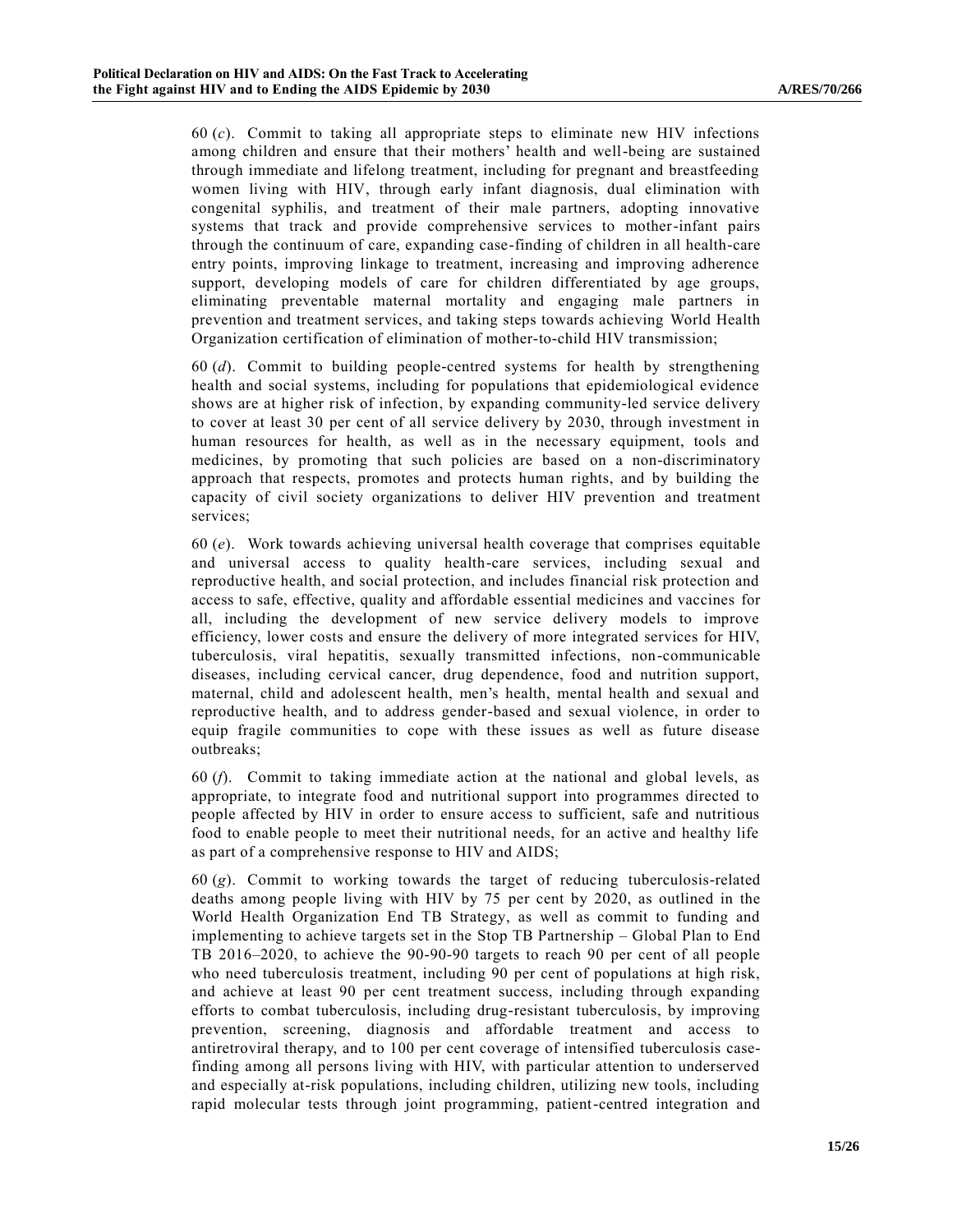co-location of HIV and tuberculosis services, ensuring that national protocols for HIV/tuberculosis co-infection are updated within two years to reflect the latest World Health Organization recommendations;

60 (*h*). Commit to reducing the high rates of HIV and hepatitis B and C co-infection and ensuring that, by 2020, efforts are made to reduce by 30 per cent new cases of chronic viral hepatitis B and C infections and to have 5 million people receiving hepatitis B treatment and to have treated 3 million people with chronic hepatitis C infection, also taking into account the linkages to and lessons learned from the AIDS response, such as the promotion and protection of human rights, the reduction of stigma and discrimination, community engagement, stronger integration of HIV and hepatitis B and C service delivery, and efforts towards guaranteeing access to affordable medicines and effective prevention interventions, particularly for vulnerable populations and populations that epidemiological evidence shows a re at higher risk of infection;

60 (*i*). Commit to measures to ensure access to safe, affordable and efficacious medicines, including generic medicines, diagnostics and related health technologies, utilizing all available tools to reduce the price of life-saving drugs and diagnostics, and note the establishment of the High-level Panel on Access to Medicines convened by the Secretary General;

60 (*j*). Recognize the critical importance of affordable medicines, including generics, in scaling up access to affordable HIV treatment, and further recognize that protection and enforcement measures for intellectual property rights should be compliant with the World Trade Organization Agreement on Trade -Related Aspects of Intellectual Property Rights (TRIPS Agreement) and should be interpreted and implemented in a manner supportive of the right of Member States to protect public health and, in particular, to promote access to medicines for all, and welcome the adoption by the TRIPS Council on 6 November 2015 of the decision on the extension of the transition period under article 66, paragraph 1, of the TRIPS Agreement for least-developed country members for certain obligations with respect to pharmaceutical products;

60 (*k*). Note with concern that regulations, policies and practices, including those that limit legitimate trade in generic medicines, may seriously limit access to affordable HIV treatment and other pharmaceutical products in low- and middleincome countries, and recognize that improvements can be made, inter alia through national legislation, regulatory policy and supply chain management, noting that reductions in barriers to affordable products could be explored in order to expand access to safe, effective, affordable and good quality HIV prevention products, diagnostics, medicine, vaccines and treatment commodities for HIV, including for opportunistic infections and co-infections;

60 (*l*). Commit to urgently removing, where feasible, obstacles that limit the capacity of low- and middle-income countries to provide affordable and effective HIV prevention and treatment products, diagnostics, medicines and commodities and other pharmaceutical products, as well as treatment for opportunistic infections, co-morbidities and co-infections, and to reducing costs associated with lifelong chronic care, including by amending national laws and regulations, as deemed appropriate by respective Governments, so as to optimize:

(i) The use, to the full, of existing flexibilities under the Agreement on Trade-Related Aspects of Intellectual Property Rights specifically geared to promoting access to and trade in medicines, and, while recognizing the importance of the intellectual property rights regime in contributing to a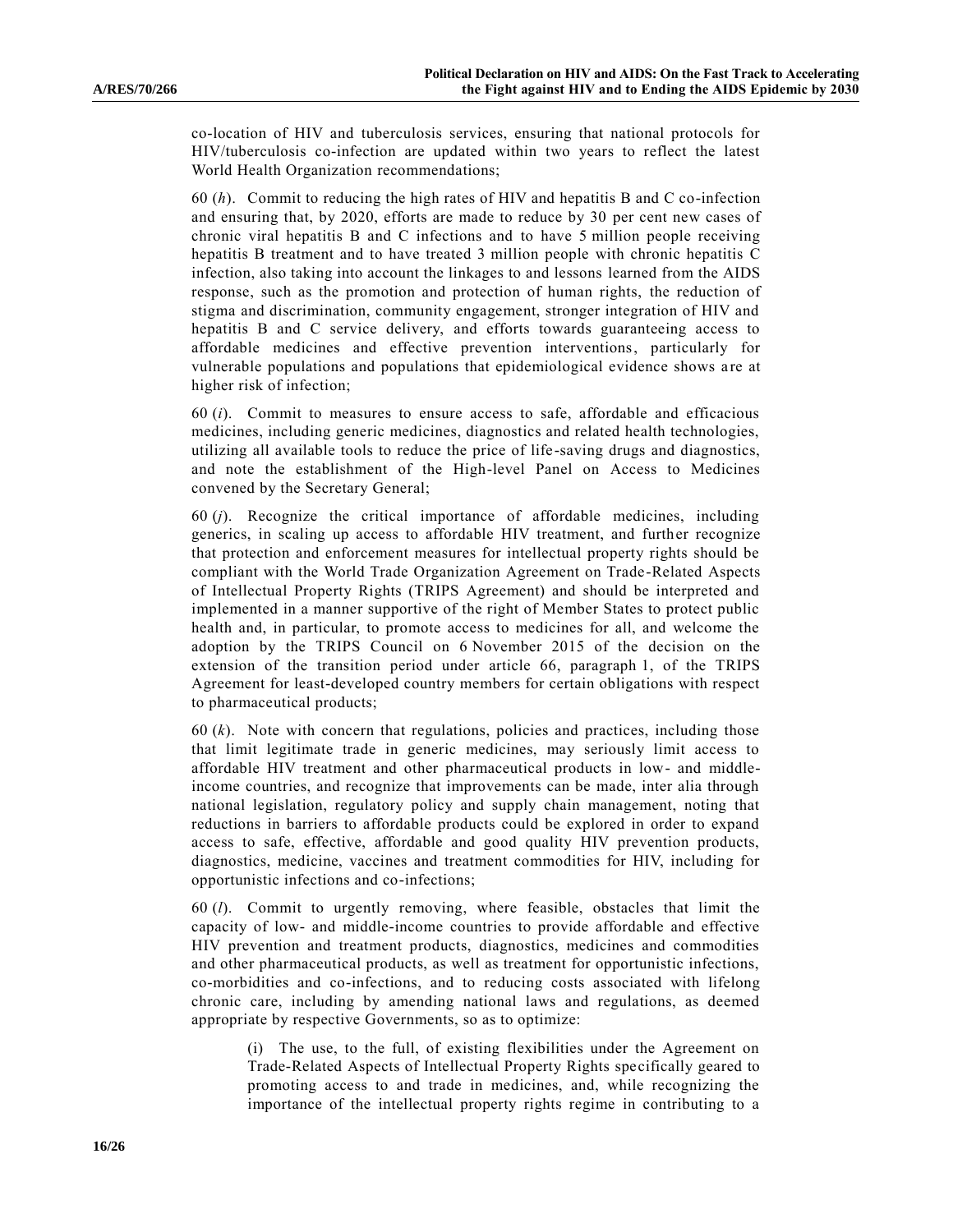more effective AIDS response, ensure that intellectual property rights provisions in trade agreements do not undermine these existing flexibilities, as confirmed in the Doha Declaration on the TRIPS Agreement and Public Health, and call for early acceptance of the amendment to article 31 of the TRIPS Agreement adopted by the General Council of the World Trade Organization in its decision of 6 December 2005;

(ii) Addressing barriers, regulations, policies and practices that prevent access to affordable HIV treatment by promoting generic competition in order to help to reduce costs associated with lifelong chronic care and by encouraging all States to apply measures and procedures for enforcing intellectual property rights in such a manner as to avoid creating barriers to the legitimate trade in medicines, and to provide for safeguards against the abuse of such measures and procedures;

(iii) Encouraging the voluntary use, where appropriate, of new mechanisms such as partnerships, grants, prizes, tiered pricing, open-source sharing of patents and patent pools benefiting all developing countries, including through entities such as the Medicines Patent Pool, to help to reduce treatment costs and encourage development of new HIV treatment formulations, including HIV medicines and point-of-care diagnostics, in particular for children;

60 (*m*). Commit to establishing effective systems to monitor, prevent and respond to the emergence of drug-resistant strains of HIV in populations and antimicrobial resistance among people living with HIV;

60 (*n*). Commit to pursuing the continuity of HIV prevention, treatment, care and support and to providing a package of care for people living with HIV, tuberculosis and/or malaria in humanitarian emergencies and conflict settings, as displaced people and people affected by humanitarian emergencies face multiple challenges, including heightened HIV vulnerability, risk of treatment interruption and limited access to quality health care and nutritious food;

#### **Pursuing transformative AIDS responses to contribute to gender equality and the empowerment of all women and girls**

61 (*a*). Recognize that the unequal socioeconomic status of women compromises their ability to prevent HIV or mitigate the impact of AIDS, acknowledge the mutually reinforcing links between the achievement of gender equality and the empowerment of all women and girls and the eradication of poverty, and reaffirm that the promotion and protection of, and respect for, the human rights and fundamental freedoms of women should be mainstreamed into all policies and programmes aimed at the eradication of poverty;

61 (*b*). Stress, in that regard, that the lack of protection and promotion of the human rights of all women and their sexual and reproductive health and reproductive rights in accordance with the Programme of Action of the International Conference on Population and Development, the Beijing Platform for Action and the outcome documents of their review conferences, and insufficient access to the highest attainable standard of physical and mental health, aggravates the impact of the epidemic, especially among women and girls, increasing their vulnerability and endangering the survival of present and future generations;

61 (*c*). Pledge to eliminate gender inequalities and gender-based abuse and violence, increase the capacity of women and adolescent girls to protect themselves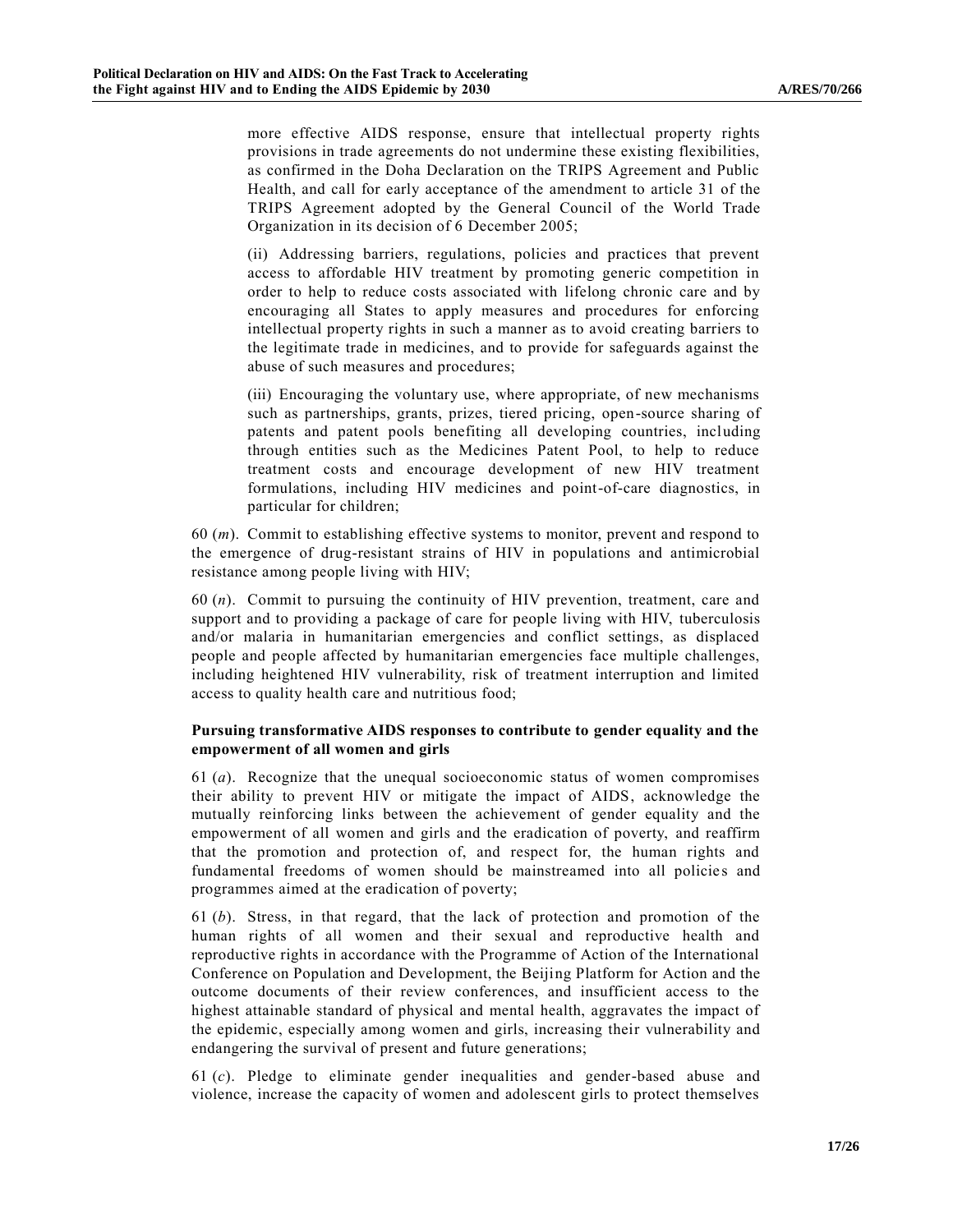from the risk of HIV infection, principally through the provision of health care and services, including, inter alia, sexual and reproductive health, as well as full access to comprehensive information and education, ensure that women can exercise their right to have control over, and decide freely and responsibly on, matters related to their sexuality, including their sexual and reproductive health, free of coercion, discrimination and violence, in order to increase their ability to protect themselves from HIV infection, and take all necessary measures to create an enabling environment for the empowerment of women and to strengthen their economic independence, and, in this context, reiterate the importance of the role of men and boys in achieving gender equality;

61 (*d*). Commit to achieving gender equality and the empowerment of all women and girls, to respecting, promoting and protecting their human rights, education and health, including their sexual and reproductive health, by investing in genderresponsive approaches and ensuring gender mainstreaming at all levels, supporting women's leadership in the AIDS response and engaging men and boys, recognizing that gender equality and positive gender norms promote effective responses to HIV;

61 (*e*). Commit to addressing social norms, including by addressing the pertinent drivers that place a disproportionate burden of unpaid care and domestic work related to taking care of people living with HIV on women and girls;

61 (*f*). Commit to reducing the number of adolescent girls and young women aged 15 to 24 years newly infected with HIV globally each year to below 100,000 by 2020;

61 (*g*). Commit to taking urgent action, in particular in sub-Saharan Africa, to prevent and address the devastating effects of this epidemic on women and adolescent girls;

61 (*h*). Commit to ending all forms of violence and discrimination against women and girls, such as gender-based, sexual, domestic and intimate partner violence, by, inter alia, eliminating sexual exploitation of women, girls and boys, trafficking in persons, femicide, abuse, rape in every and in all circumstances and other forms of sexual violence, discriminatory laws and harmful social norms that perpetuate the unequal status of women and girls, as well as harmful practices such as child, early and forced marriage, forced pregnancy, forced sterilization, in particular of women living with HIV, forced and coerced abortion and female genital mutilation, including in conflict, post-conflict and other humanitarian emergencies, as these can have serious and long-lasting impacts on the health and well-being of women and girls throughout the life cycle and increase their vulnerability to HIV;

61 (*i*). Commit to adopting, reviewing and accelerating effective implementation of laws that criminalize violence against women and girls, as well as comprehensive, multidisciplinary and gender-responsive preventive, protective and prosecutorial measures and services to eliminate and prevent all forms of violence against all women and girls, in public and private spaces, as well as harmful practices;

61 (*j*). Address all health consequences, including the physical, mental and sexual and reproductive health consequences, of violence against women and girls by providing accessible health-care services that are responsive to trauma and include affordable, safe, effective and good-quality medicines, first-line support, treatment of injuries and psychosocial and mental health support, emergency contraception, safe abortion where such services are permitted by national law, post-exposure prophylaxis for HIV infection, diagnosis and treatment for sexually transmitted infections, training for medical professionals to effectively identify and treat women subjected to violence, as well as forensic examinations by appropriately trained professionals;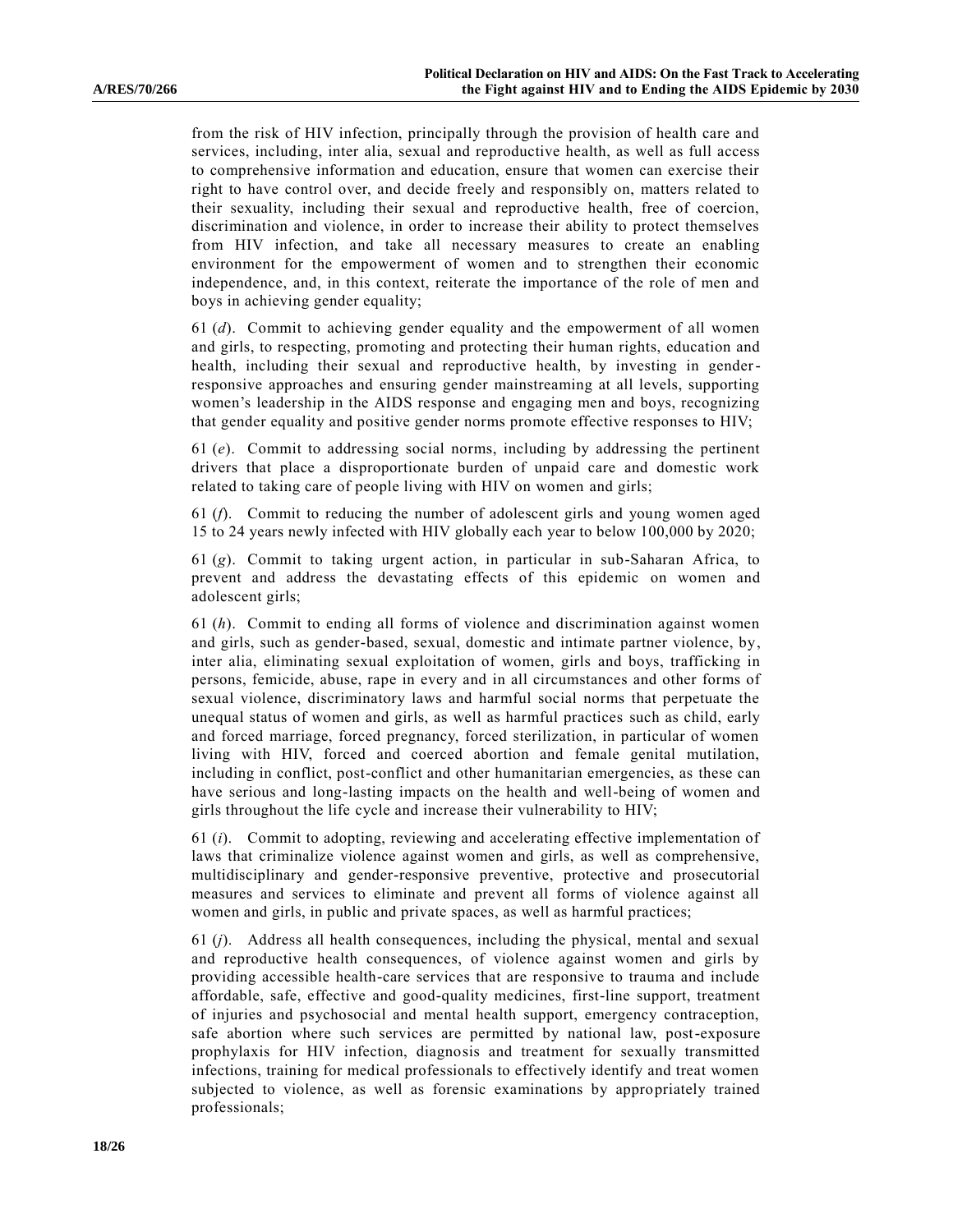61 (*k*). Commit to developing and to strengthening, in all countries, national policies, norms and measures directly aimed at awareness, prevention and punishment of all forms of violence and discrimination against women and girls, as well as to developing policies aimed at the prevention of sexual violence and comprehensive care for children and adolescents sexually abused;

61 (*l*). Commit to ensuring universal access to quality, affordable and comprehensive sexual and reproductive health-care and HIV services, information and commodities, including women-initiated prevention commodities, including female condoms, pre- and post-exposure prophylaxis, emergency contraceptives and other forms of modern contraceptives by choice, regardless of age or marital status, and ensuring that services comply with human rights standards and that all forms of violence, discrimination and coercive practices in health-care settings are eliminated and prohibited;

61 (*m*). Commit to reducing the risk of HIV infection among adolescent girls and young women by providing them with quality information and education, mentoring, social protection and social services, which evidence shows reduce their risk of HIV infection, by ensuring girls' access and transition to secondary and tertiary education and addressing barriers to retention, and by providing women with psychosocial support and vocational training to facilitate their transition from education to decent work;

61 (*n*). Commit to supporting and encouraging United Nations entities, international financial institutions and other relevant stakeholders to support the development and strengthening of capacities of national health systems and civil society networks in order to provide sustainable assistance to women living with , at risk of and affected by HIV in conflict and post-conflict situations;

61 (*o*). Commit to ensuring that gender equality strategies also address the impact of harmful gender norms, including delayed health-seeking behaviours, lower coverage of HIV testing and treatment and higher HIV-related mortality among men, to ensure better health outcomes for men and to reduce HIV transmission to partners;

#### **Ensuring access to high-quality HIV services, commodities and prevention while expanding coverage, diversifying approaches and intensifying efforts to fight HIV and end the AIDS epidemic**

62 (*a*). Recognize that the AIDS response can be fast-tracked only by protecting and promoting access to appropriate, high-quality, evidence-based HIV information, education and services without stigma and discrimination and with full respect for the rights to privacy, confidentiality and informed consent, and reaffirm that comprehensive HIV prevention programmes, treatment, care and support must be the cornerstone of national, regional and international responses to the HIV epidemic;

62 (*b*). Commit to redoubling non-discriminatory HIV prevention efforts by taking all measures to implement comprehensive, evidence-based prevention approaches to reduce new HIV infections, including by conducting public awareness campaigns and targeted HIV education to raise public awareness;

62 (*c*). Commit to accelerating efforts to scale up scientifically accurate, age-appropriate comprehensive education, relevant to cultural contexts, that provides adolescent girls and boys and young women and men, in and out of school, consistent with their evolving capacities, with information on sexual and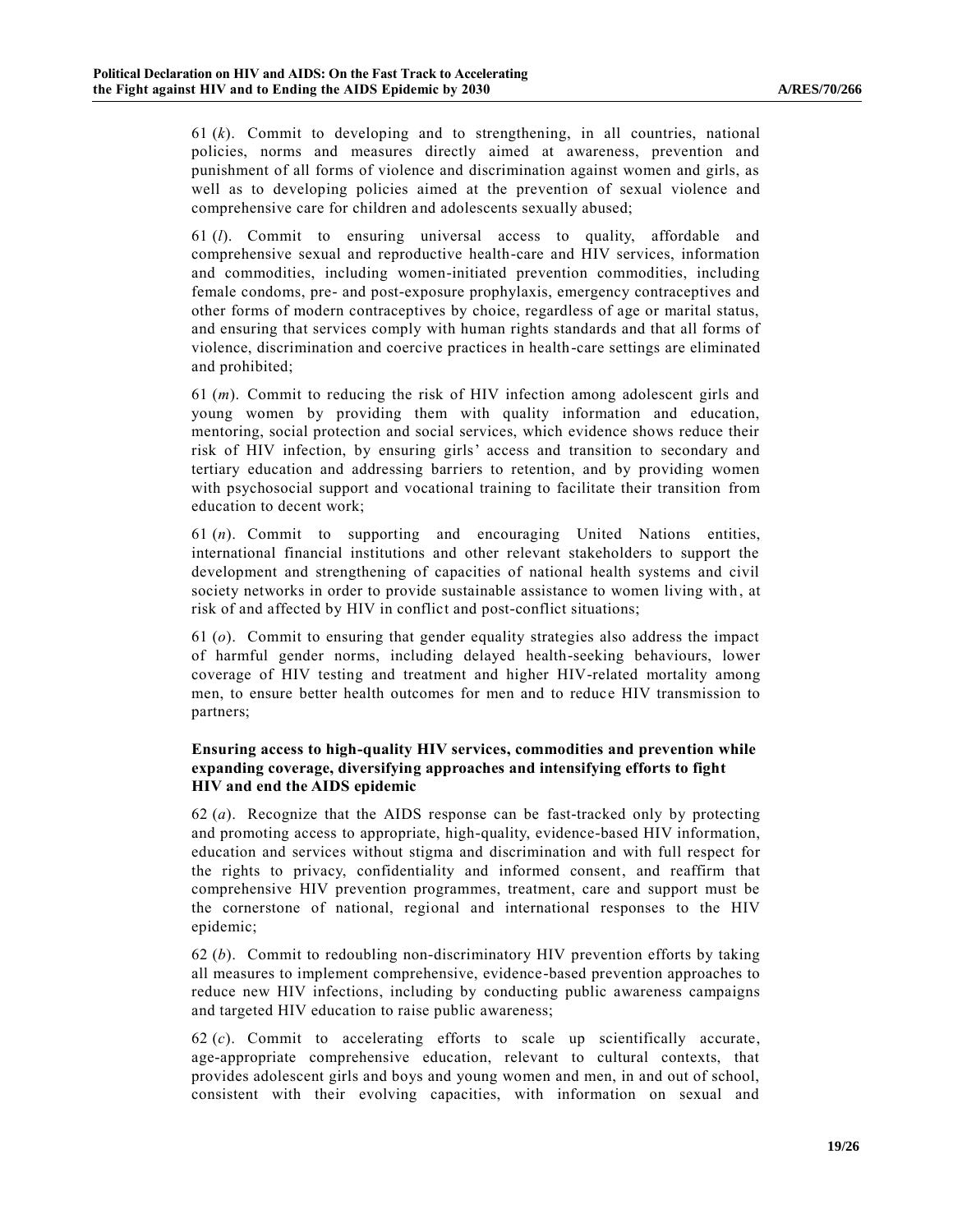reproductive health and HIV prevention, gender equality and women's empowerment, human rights, physical, psychological and pubertal development and power in relationships between women and men, to enable them to build self-esteem and informed decision-making, communication and risk reduction skills and develop respectful relationships, in full partnership with young persons, parents, legal guardians, caregivers, educators and health-care providers, in order to enable them to protect themselves from HIV infection;

62 (*d*). Commit to saturating areas with high HIV incidence with a combination of tailored prevention interventions, including outreach through traditional and social media and peer-led mechanisms, male and female condom programming, voluntary medical male circumcision and effective measures aimed at minimizing the adverse public health and social consequences of drug abuse, including appropriate medication-assisted therapy programmes, injecting equipment programmes, pre-exposure prophylaxis for people at high risk of acquiring HIV, antiretroviral therapy and other relevant interventions that prevent the transmission of HIV, with particular focus on young people, particularly young women and girls, and encouraging the financial and technical support of international partners as appropriate;

 $62$  (*e*). Promote the development of and access to tailored comprehensive HIV prevention services for all women and adolescent girls, migrants and key populations;

62 (*f*). Encourage Member States with high HIV incidence to take all appropriate steps to ensure that 90 per cent of those at risk of HIV infection are reached by comprehensive prevention services, that 3 million persons at high risk access pre-exposure prophylaxis and that an additional 25 million young men are voluntarily medically circumcised by 2020 in high HIV-incidence areas, and ensure the availability of 20 billion condoms in low- and middle-income countries;

62 (*g*). Commit to ensuring that financial resources for prevention are adequate and constitute no less than a quarter of AIDS spending globally on average, and are targeted to evidence-based prevention measures that reflect the specific nature of each country's epidemic by focusing on geographic locations, social networks and populations that are at higher risk of HIV infection, according to the extent to which they account for new infections in each setting, in order to ensure that resources for HIV prevention are spent as cost-effectively as possible and to ensure that particular attention is paid to those populations at highest risk, depending on local circumstances;

62 (*h*). Commit to ensuring that the needs and human rights of persons with disabilities are taken into account in the formulation of all responses to HIV and that HIV prevention, treatment, care and support programmes as well as sexual and reproductive health-care services and information are made accessible to persons with disabilities;

62 (*i*). Encourage Member States to strengthen national social and child protection systems to ensure that, by 2020, 75 per cent of people living with, at risk of and affected by HIV who are in need benefit from HIV-sensitive social protection, including cash transfers and equal access to housing, and support programmes for children, in particular for orphans and street children, girls and adolescents living with, at risk of and affected by HIV, as well as their families and caregivers, including through the provision of equal opportunities to support the development of children to their full potential, especially through equal access to early child development services, trauma and psychosocial support and education, as they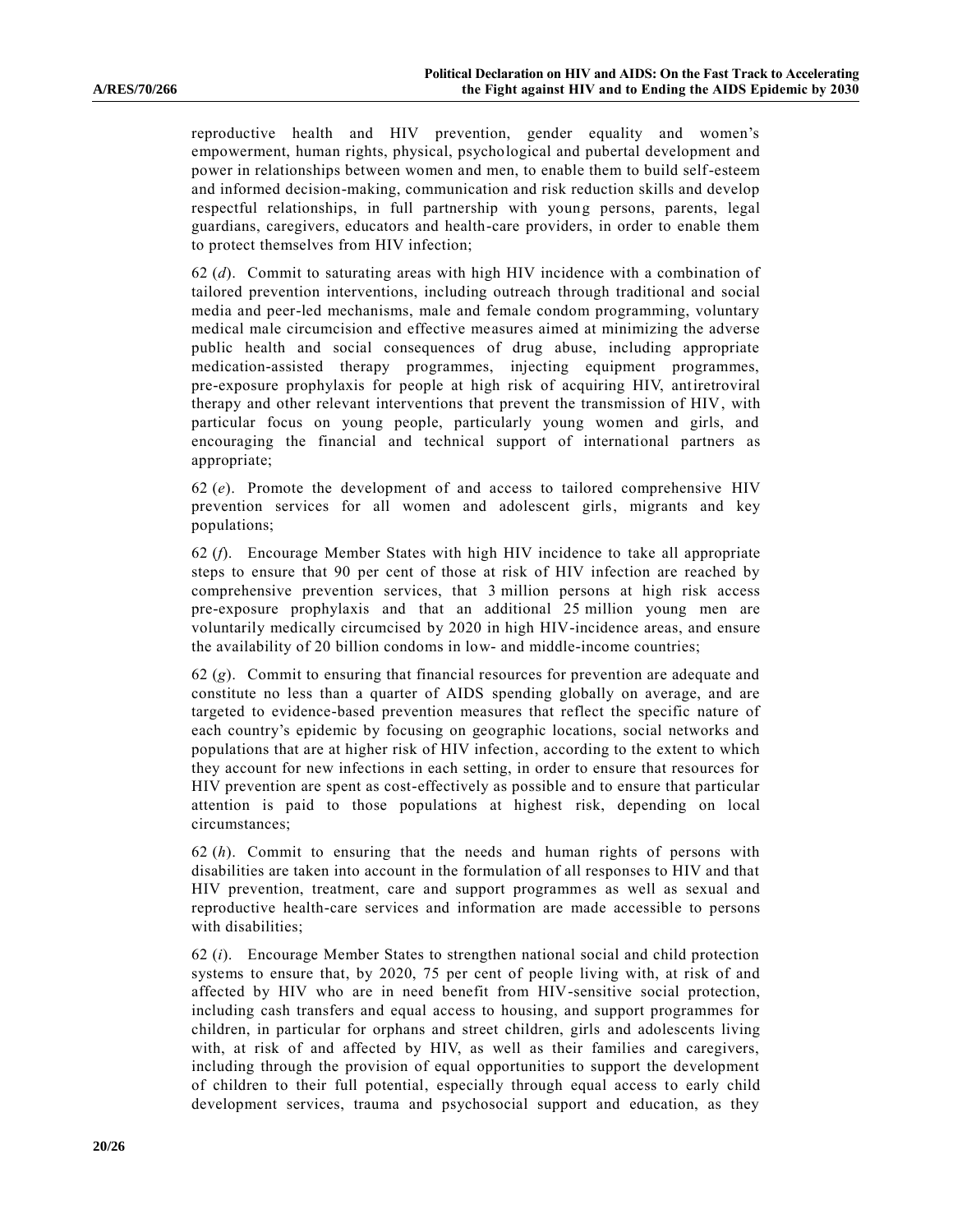transition through adolescence, and the creation of safe and non-discriminatory learning environments, supportive legal systems and protections, including civil registration systems;

62 (*j*). Commit to eliminating barriers, including stigma and discrimination in health-care settings, to ensure universal access to comprehensive HIV diagnostics, prevention, treatment, care and support for people living with, at risk of a nd affected by HIV, persons deprived of their liberty, indigenous people, children, adolescents, young people, women, and other vulnerable populations;

#### **Promoting laws, policies and practices to enable access to services and end HIV-related stigma and discrimination**

63 (*a*). Reaffirm that the full enjoyment of all human rights and fundamental freedoms for all supports the global response to the AIDS epidemic, including in the areas of prevention, treatment, care and support, and recognize that addressing stigma and discrimination against all people living with, presumed to be living with, at risk of and affected by HIV is a critical element in combating the global HIV epidemic;

63 (*b*). Commit to strengthening measures at the international, regional, national, and local and community levels to prevent crimes and violence against, and victimization of, people living with, at risk of and affected by HIV and foster social development and inclusiveness, integrating such measures into overall law enforcement efforts and comprehensive HIV policies and programmes as key to reaching the global AIDS fast-track targets and the Sustainable Development Goals, and reviewing and reforming, as needed, legislation that may create barriers or reinforce stigma and discrimination, such as age of consent laws, laws related to HIV non-disclosure, exposure and transmission, policy provisions and guidelines that restrict access to services among adolescents, travel restrictions and mandatory testing, including of pregnant women, who should still be encouraged to take the HIV test, to remove adverse effects on the successful, effective and equitable delivery of HIV prevention, treatment care and support programmes to people living with HIV;

63 (*c*). Commit to intensifying national efforts to create enabling legal, social and policy frameworks in each national context in order to eliminate stigma, discrimination and violence related to HIV, including by linking service providers in health-care, workplace, educational and other settings, and promoting access to HIV prevention, treatment, care and support and non-discriminatory access to education, health-care, employment and social services, providing legal protections for people living with, at risk of and affected by HIV, including in relation to inheritance rights and respect for privacy and confidentiality, and promoting and protecting all human rights and fundamental freedoms;

63 (*d*). Underscore the need to mitigate the impact of the epidemic on workers and their families and dependants, workplaces and economies, including by taking into account all relevant conventions of the International Labour Organization, as well as the guidance provided by the relevant International Labour Organization recommendations, including the Recommendation on HIV and AIDS and the World of Work, 2010 (No. 200), and call upon employers, trade and labour unions, employees and volunteers to take measures to eliminate stigma and discrimination, protect, promote and respect human rights and facilitate access to HIV prevention, treatment, care and support;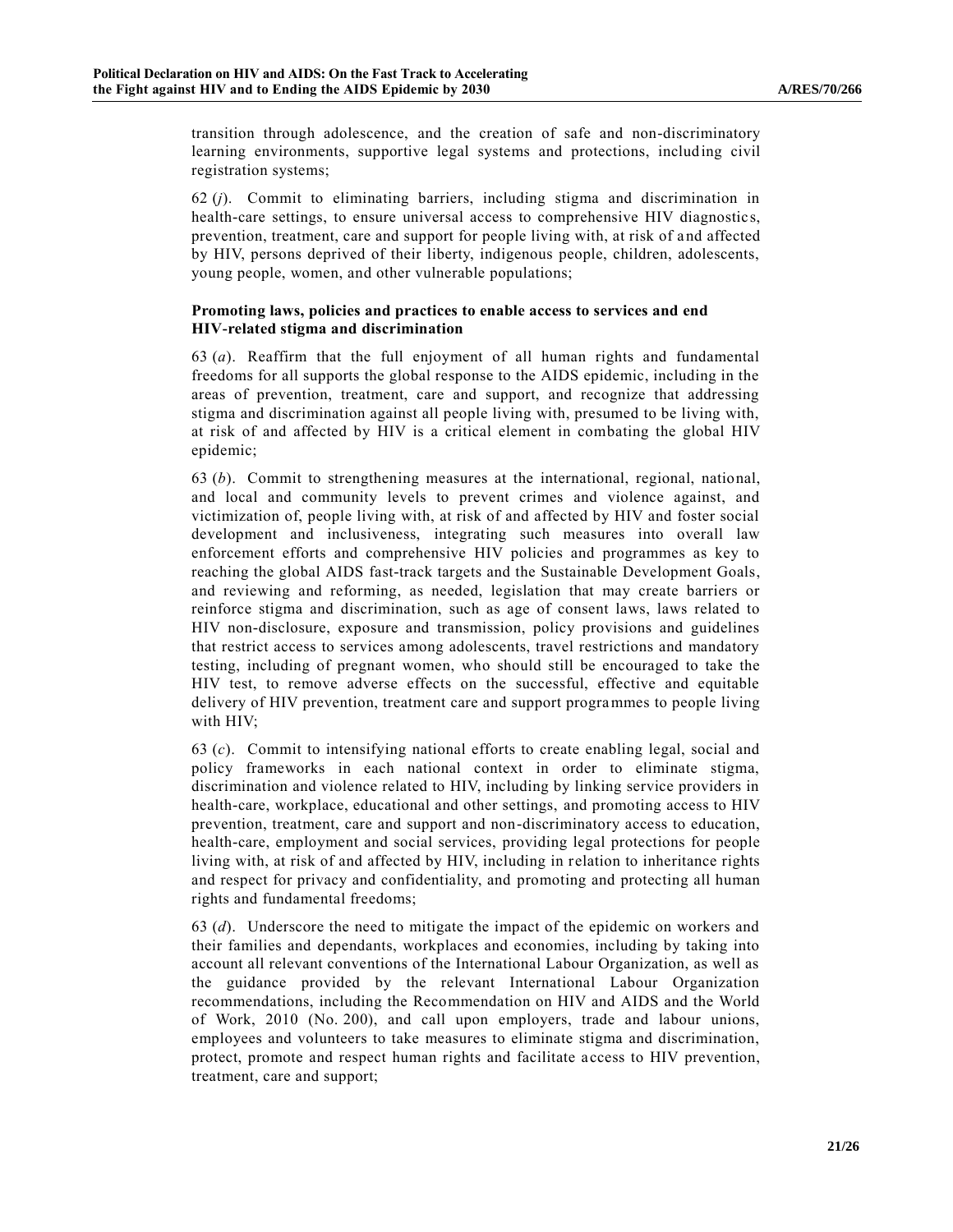63 (*e*). Commit to national AIDS strategies that empower people living with, at risk of and affected by HIV to know their rights and to access justice and legal services to prevent and challenge violations of human rights, including strategies and programmes aimed at sensitizing law enforcement officials and members of the legislature and judiciary, training health-care workers in non-discrimination, confidentiality and informed consent, and supporting national human rights learning campaigns, as well as monitoring the impact of the legal environment on HIV prevention, treatment, care and support;

63 (*f*). Commit to promoting laws and policies that ensure the enjoyment of all human rights and fundamental freedoms for children, adolescents and young people, particularly those living with, at risk of and affected by HIV, so as to eliminate the stigma and discrimination that they face;

63 (*g*). Encourage Member States to address the vulnerabilities to HIV and the specific health-care needs experienced by migrant and mobile populations, as well as refugees and crisis-affected populations, and to take steps to reduce stigma, discrimination and violence, as well as to review policies related to restrictions of entry based on HIV status with a view to eliminating such restrictions and the return of people on the basis of their HIV status, and to support their access to HIV prevention, treatment, care and support;

#### **Engaging and supporting people living with, at risk of and affected by HIV as well as other relevant stakeholders in the AIDS response**

64 (*a*). Call for increased and sustained investment in the advocacy and leadership role, involvement and empowerment of people living with, at risk of and affected by HIV, women, children, bearing in mind the roles and responsibilities of parents, young people, especially young women and girls, local leaders, community-based organizations, indigenous communities and civil society more generally, as part of a broader effort to ensure that at least 6 per cent of all global AIDS resources are allocated for social enablers, including advocacy, community and political mobilization, community monitoring, public communication and outreach programmes to increase access to rapid tests and diagnosis, as well as human rights programmes such as law and policy reform and stigma and discrimination reduction;

64 (*b*). Commit to encouraging and supporting the active involvement and leadership of young people, particularly women, including those living with HIV, in the fight against the epidemic at the local, national, subregional, regional and global levels, and agree to support these new leaders to help to develop specific measures to engage young people about HIV, including in communities, families, schools, tertiary institutions, recreation centres and workplaces;

64 (*c*). Support and encourage enhanced strategic engagement with the private sector to support countries with investments as well as, inter alia, service delivery, strengthening supply chains, workplace initiatives and social marketing of health commodities, and in support of behavioural change, to fast-track the response;

64 (*d*). Strongly urge increased investments in comprehensive research and development to enable access to improved and affordable point-of-care diagnostics, prevention commodities, including preventive and therapeutic vaccines and female initiated prevention commodities, more tolerable, efficacious and affordable health technologies and products, including simpler and more effective drug formulations for children, adolescents and adults, second- and third-line therapy, new drugs and diagnostics for tuberculosis, viral load monitoring tools, microbicides and a functional cure, while seeking to ensure that sustainable systems for vaccine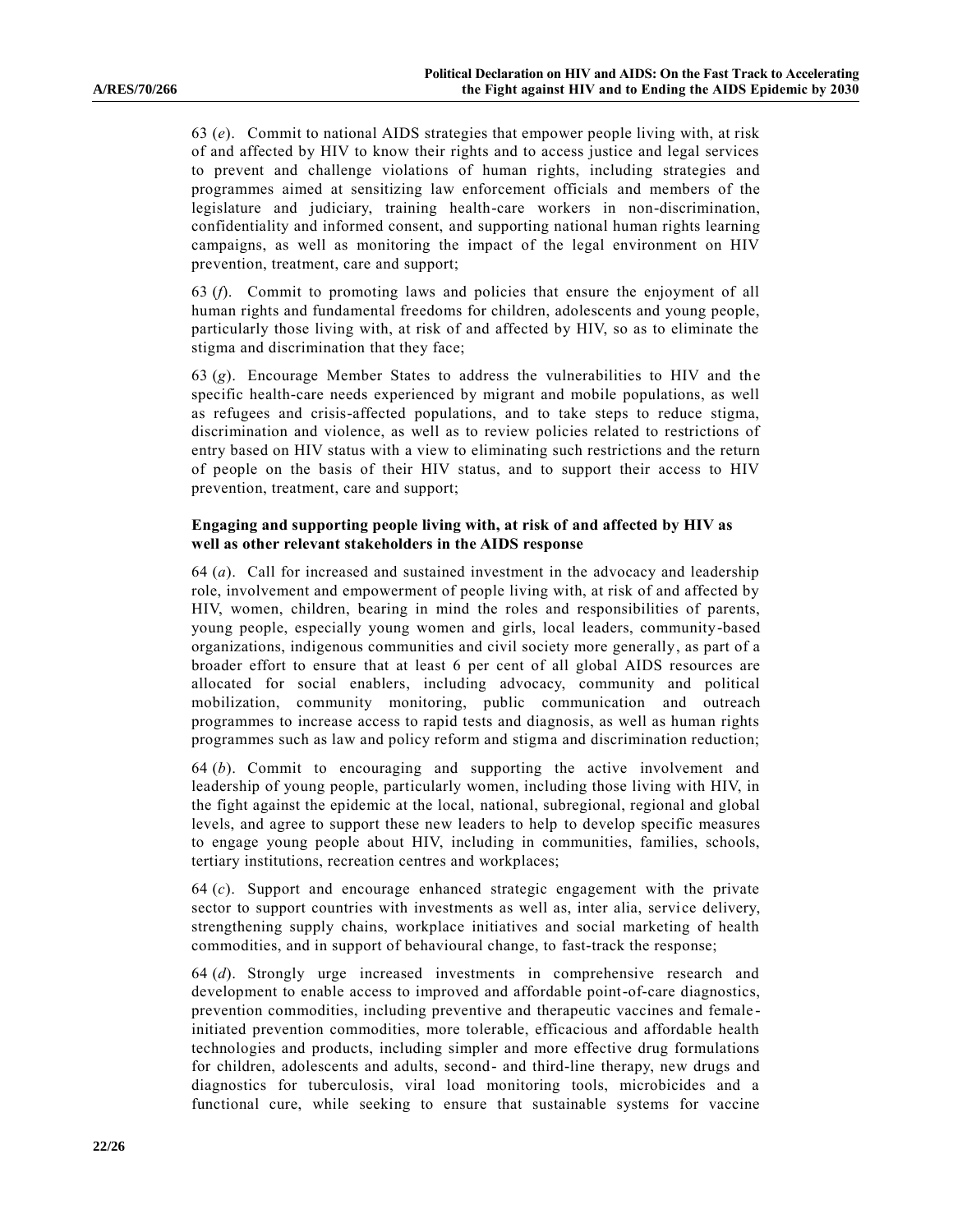procurement and equitable distribution are also developed, and, in this context, encourage other forms of incentives for research and development such as the exploration of new incentive systems, including those in which research and development costs are delinked from product prices;

64 (*e*). Recognize the important role played by the private sector in research and development of innovative medicines, encourage the use, where appropriate, of alternative financing mechanisms for research and development as a driver of innovation for new medicines and new uses for medicines and explore opportunities to delink the cost of research and development from the price of health products;

64 (*f*). Commit to realizing the full impact of innovation in research, science and technology and to working towards ensuring that trade and other commercial policies support public health goals under a human rights and development framework;

64 (*g*). Recognize that the changing context, epidemic and response demand expanded quality technical support to strengthen capacity and institutions aligned with principles of country ownership and leadership, aid effectiveness and value for money and that long-term sustainability of access to HIV-related products, including through local production of pharmaceutical products, requires promoting voluntary technology transfer on mutually agreed terms, including sharing of knowhow and expertise to strengthen local manufacturing capacity;

64 (*h*). Commit to supporting technology transfer arrangements which increase the availability and affordability of medicines and related health technologies and , in this regard, encourage the utilization of the multi-stakeholder forum on science, technology and innovation for the Sustainable Development Goals, created as a component of the Technology Facilitation Mechanism, to identify and examine technology needs and gaps;

64 (*i*). Support and encourage, through domestic and international funding and the provision of technical assistance, the substantial development of human capital, development of national and international research infrastructures, laboratory capacity and improved surveillance systems, and data collection, processing and dissemination, and training of basic and clinical researchers, social scientists and technicians, with a focus on those countries most affected by HIV and/or experiencing or at risk of a rapid expansion of the epidemic;

### **Leveraging regional leadership and institutions is essential to more effective AIDS responses**

65. Encourage all regions to work with regional and subregional organizations, people living with, at risk of and affected by HIV, relevant United Nations system organizations, the private sector and other relevant stakeholders towards the achievement of the following targets by 2020, as modelled in the fast-track approach to ending the AIDS epidemic by 2030, and, in this regard, call for strengthened global solidarity and shared responsibility to ensure that sufficient funds are made available to support regions in this endeavour:

65 (*a*). Work towards reducing the number of new infections among young people and adults (aged 15 and older) by 75 per cent in Asia and the Pacific to 88,000, in Eastern Europe and Central Asia to 44,000, in Eastern and Southern Africa to 210,000, in Latin America and the Caribbean to 40,000, in the Middle East and North Africa to 6,200, in Western and Central Africa to 67,000 and in Western and Central Europe and North America to 53,000;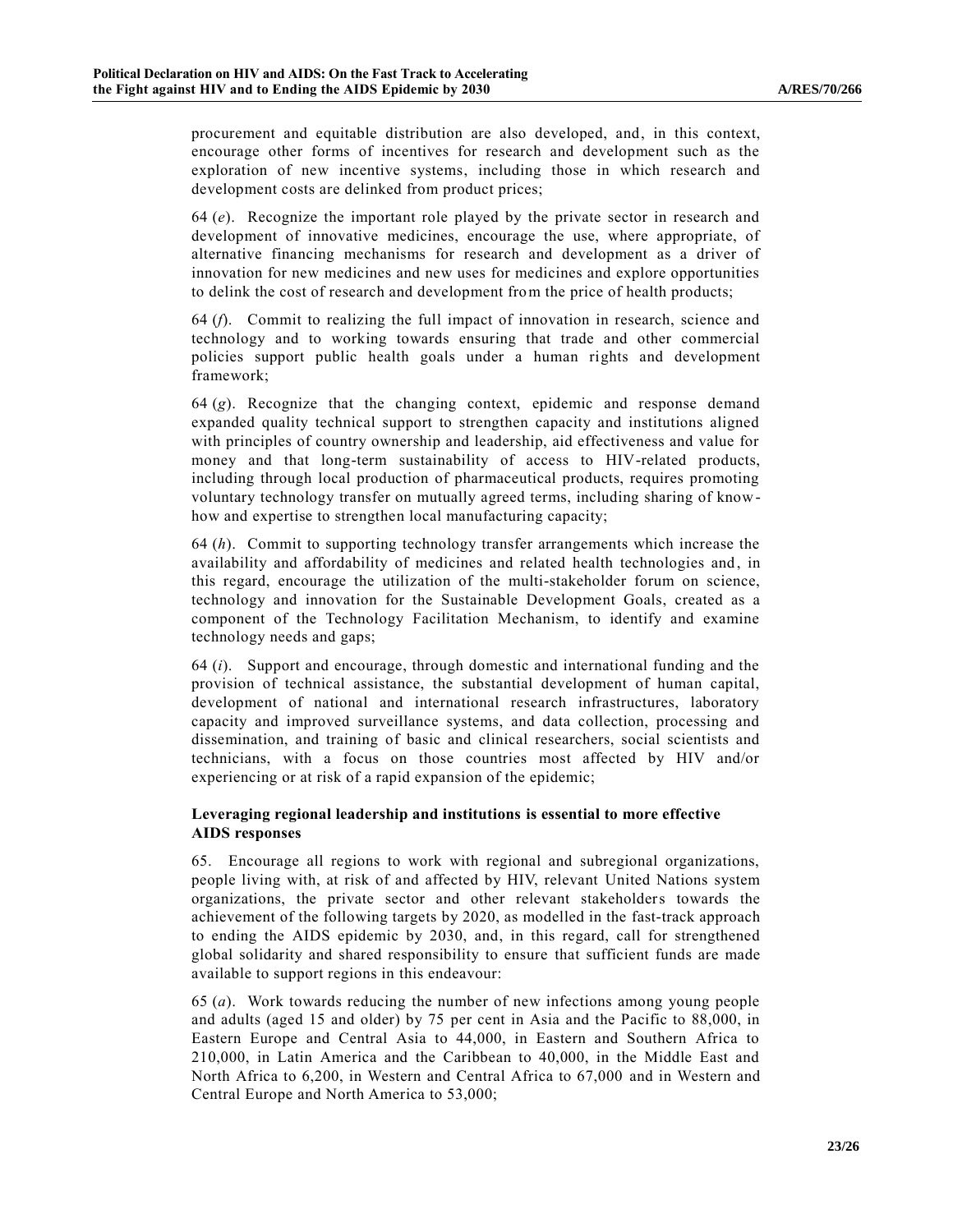65 (*b*). Work towards reducing the number of new infections in children and young adolescents (under the age of 15) by 95 per cent in Asia and the Pacific to 1,900, in Eastern Europe and Central Asia to fewer than 100, in Eastern and Southern Africa to 9,400, in Latin America and the Caribbean to fewer than 500, in the Middle East and North Africa to fewer than 200, in Western and Central Africa to 6,000, and in Western and Central Europe and North America to fewer than 200 among children;

65 (*c*). Work towards increasing to at least 81 per cent the number of young people and adults (aged 15 and older) on treatment in 2020, in Asia and the Pacific to 4.1 million, in Eastern Europe and Central Asia to 1.4 million, in Eastern and Southern Africa to 14.1 million, in Latin America and the Caribbean to 1.6 million, in the Middle East and North Africa to 210,000, in Western and Central Africa to 4.5 million, and in Western and Central Europe and North America to 2 million, ensuring equal access to treatment for women and men;

65 (*d*). Work towards ensuring that at least 81 per cent of the number of children and young adolescents (under the age of 15) are on treatment in 2020, in Asia and the Pacific reaching 95,000, in Eastern and Southern Africa reaching 690,000, in the Middle East and North Africa reaching 8,000, in Western and Central Africa reaching 340,000, in Eastern Europe and Central Asia reaching 7,600, in Latin America and the Caribbean reaching 17,000, and in Western and Central Europe and North America reaching 1,300, ensuring equal access to treatment for girls and boys;

66. Encourage and support the exchange among countries and regions of information, research, evidence, best practices and experiences for implementing the measures and commitments related to the global HIV and AIDS response, in particular those contained in the present Declaration, as well as subregional, regional and interregional cooperation and coordination, and leverage the unique leadership of these political and economic institutions;

67. Continue to encourage the Economic and Social Council to request the regional commissions, within their respective mandates and resources, to support periodic, inclusive reviews of national efforts and progress made in their respective regions to combat HIV and underline in this regard the valuable model provided by the African Peer Review Mechanism of the African Union, and consider, as appropriate, regular regional peer-based reviews of AIDS responses that facilitate the engagement of health and non-health ministries and city and local leaders and ensure the meaningful participation of civil society organizations, especially of people living with HIV and women's and youth groups, among others;

68. Taking into account the many challenges faced on the African continent, urge continued support for the processes for the establishment of the African Centres for Disease Control and Prevention to support African countries in efforts to effectively prevent, detect and respond to emergencies and build the capacity needed to protect communities across the continent;

69. Commit to strengthening regional, subregional, national and local capacity to develop, manufacture and deliver quality-assured affordable medicines, such as generics, diagnostics, reliable incidence measuring tools, biomedical prevention commodities and other commodities, including through enabling legal, policy and regulatory environments, encouraging the development of regional markets, including through enhanced North-South, South-South and triangular cooperation, and emphasizing the need to increase self-reliance of drug supplies in all regions, including through increasing the local production and manufacturing capacities of developing countries, pooled procurement, accurate forecasting and timely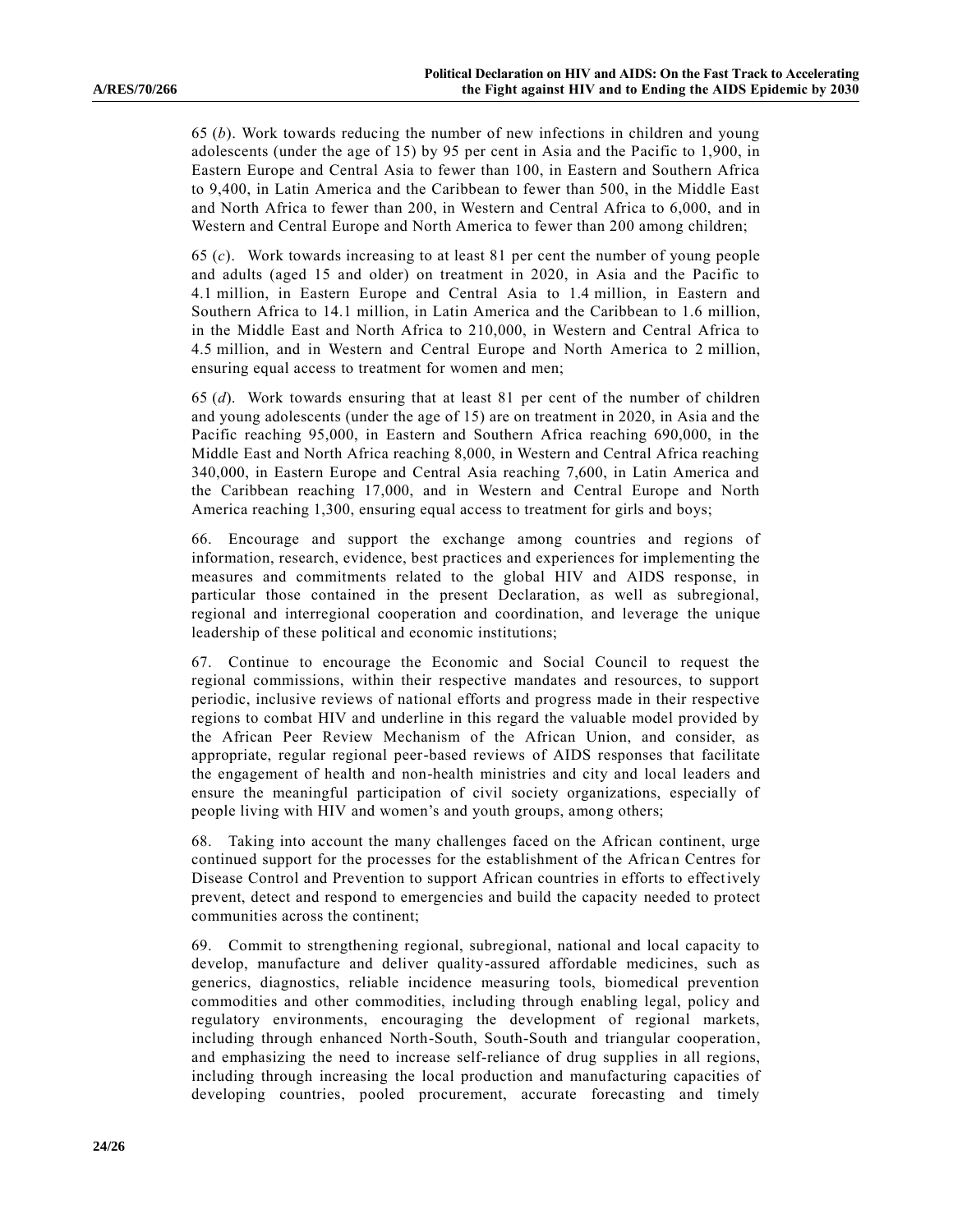pre-qualification, to improve HIV prevention, treatment, care and support programmes, as well as programmes for tuberculosis, sexual and reproductive health, maternal and child health care and malaria;

#### **Enhancing governance, monitoring and accountability will deliver results for and with people**

70. Commit to effective, evidence-based, operational mutual accountability mechanisms that are transparent and inclusive, with the active involvement of people living with, at risk of and affected by HIV and other relevant civil society and private sector stakeholders, to support the implementation and monitoring of progress on multisectoral national fast-track plans to fulfil the commitments in the present Declaration;

71. Accelerate efforts to increase significantly the availability of high-quality, timely and reliable data, including on incidence and prevalence, disaggregated by income, sex, mode of transmission, age (including for ages 10 to 14 and over the age of 49), race, ethnicity, migratory status, disability, marital status, geographic location and other characteristics relevant in national contexts, as well as the strengthening of national capacity for the use and analysis of such data and for the evaluation of efforts to improve population size estimates, resource allocation by population and location and service access and to fill critical data gaps and inform effective policy development, with due consideration of the confidentiality principle and professional ethics and to enhance capacity-building support to developing countries, including to least developed countries, landlocked developing countries and small island developing States, for this purpose and provide international cooperation, including through technical and financial support, to further strengthen the capacity of national statistical authorities and bureaux;

72. Request the Joint United Nations Programme on HIV/AIDS to continue to support Member States within its mandate in addressing the social, economic, political and structural drivers of the AIDS epidemic, including through the promotion of gender equality and the empowerment of women and human rights, in achieving multiple development outcomes, including actions to eliminate poverty and inequalities, provide access to social protection and child protection, improve food security, stable housing and access to quality education and economic opportunity, achieve gender equality and the empowerment of all women and girls, and promote healthy cities and just and inclusive societies, and in further contributing to intersectoral efforts essential to reach the global health goals and ensure progress across the 2030 Agenda for Sustainable Development in all settings, including humanitarian, in order to fulfil the overarching goal to leave no one behind, with the full involvement of Member States and relevant stakeholders;

73. Call upon the international community to utilize the AIDS machinery to tackle broader global health challenges and to ensure that no one is left behind in sustainable development efforts;

74. Ensure that the United Nations is fit to deliver results on the 2030 Agenda for Sustainable Development by reinforcing and expanding the unique multisectoral, multi-stakeholder development and rights-based approach of the Joint United Nations Programme on HIV/AIDS, and in this regard reaffirm, in accordance with Economic and Social Council resolution 2015/2, that the Joint Programme offers the United Nations system a useful example, to be considered, as appropriate, of enhanced strategic coherence, coordination, results-based focus, inclusive governance and country-level impact, based on national contexts and priorities;